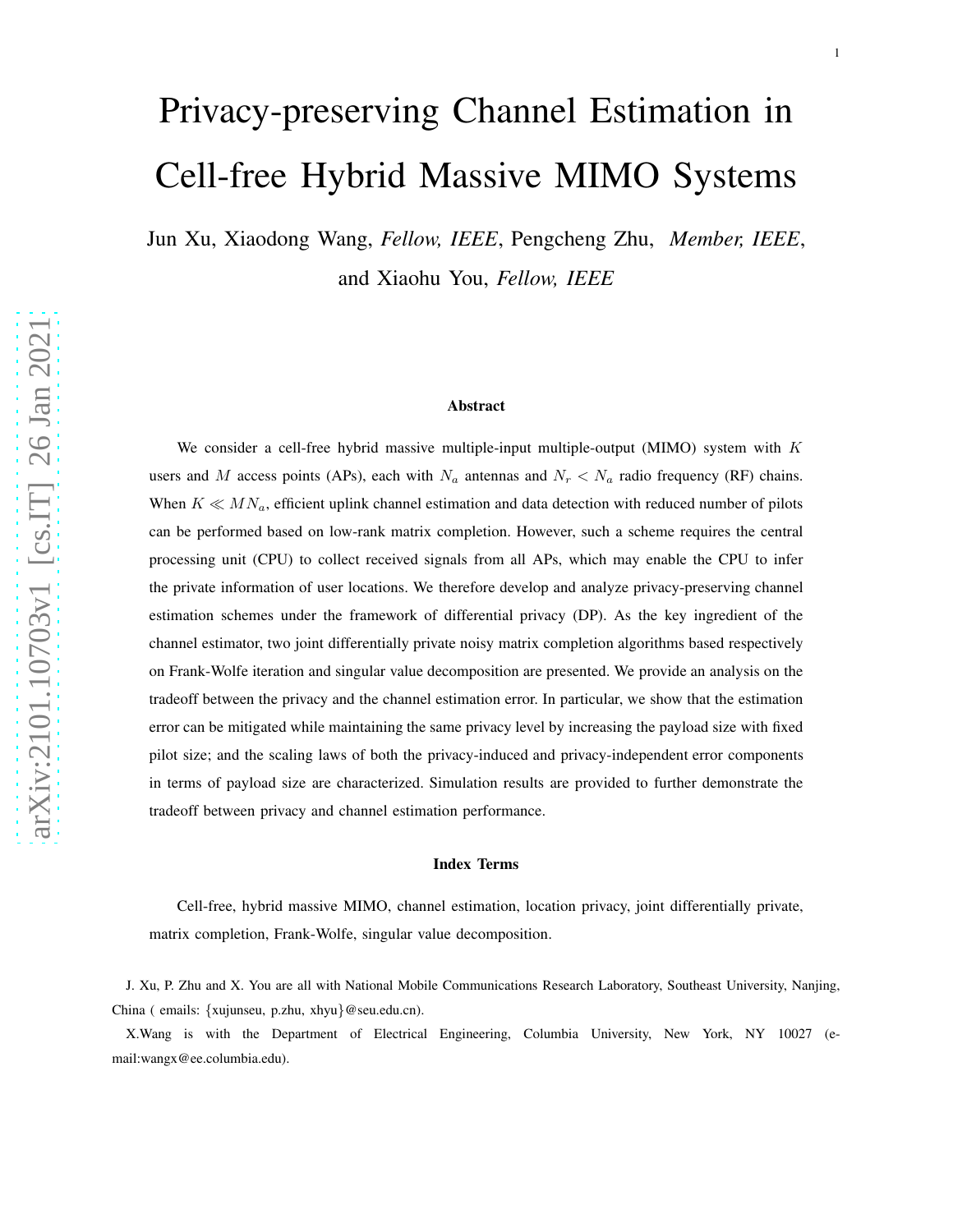## I. INTRODUCTION

Due to the high spectral and energy efficiencies, the cell-free massive MIMO has emerged as a promising wireless technology, where a large number of access points (APs) are distributed over a geographical area, and collaboratively serve users using the same time-frequency resource [\[1\]](#page-28-0). To reduce the high cost associated with equipping each antenna with a radio frequency (RF) chain that contains a high-resolution analog-to-digital converter (ADC) [\[2\]](#page-28-1), hybrid analog/digital architectures are typically employed where with analog combining based on switches or phase shifters, antennas are randomly connected to a reduced number of RF chains and ADCs [\[3\]](#page-28-2).

To enable cell-free hybrid massive MIMO systems, it is crucial to obtain accurate channel state information (CSI). In [\[3\]](#page-28-2), a semi-blind channel estimation method based on low-rank matrix completion was proposed for hybrid massive MIMO, with the salient feature that the number of pilots is proportional to the number of users, instead of the number of antennas; and the estimation error reduces with the increase of the data payload size. In order to apply such channel estimation scheme in a cell-free system, each AP needs to send its observed received signal to a central processing unit (CPU), which performs channel estimation and data detection for all users. However, this may lead to the leakage of users' location information to the CPU, since the large scale fading of channels are determined by the locations of users and APs according to the path loss law.

Nowadays, the privacy awareness of the public has been significantly increased when using smart mobile devices and services. From the view point of users, privacy in 5G network can be divided into three main categories: data privacy, location privacy and identity privacy [\[4\]](#page-28-3). Locations are usually regarded as one of the most important sensitive information for most people, the leakage of which may pose threats to other sensitive information (e.g., home address, work place) and even personal safety [\[5\]](#page-28-4). Hence, it is crucial to provide high-quality services without disclosing the users' location privacy in 5G mobile networks.

Differential privacy (DP) is a probabilistic framework based on the notion of indistinguishability [\[6\]](#page-28-5). In particular, observing an output of a differentially private algorithm, one cannot infer whether any specific user contributed to the data. In this framework, privacy is mainly achieved by randomizing the released statistics. DP has been accepted as a standard privacy model and widely adopted in many fields, such as recommender system [\[7\]](#page-28-6), deep learning [\[8\]](#page-28-7), distributed optimization [\[9\]](#page-28-8), data mining [\[10\]](#page-28-9), ridesharing services [\[5\]](#page-28-4), etc. In addition, applications of DP in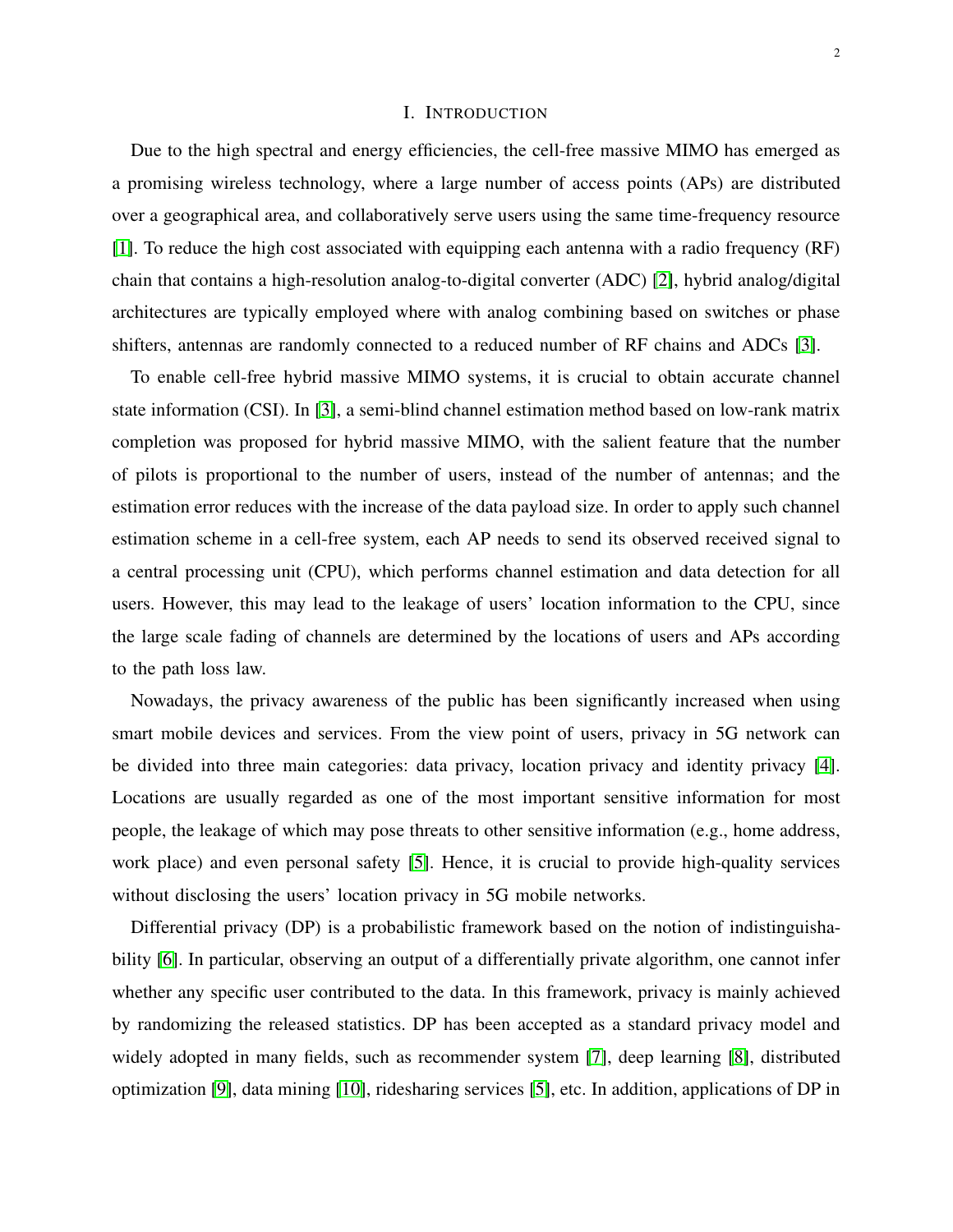communication networks include data-driven caching in information-centric networks [\[11\]](#page-28-10), and big data analytics in edge computing [\[12\]](#page-29-0), [\[13\]](#page-29-1). However, so far there is no work addressing DP for physical-layer signal processing. A particular challenge is that unlike the above-mentioned higher-layer applications, the physical-layer is much more sensitive to the perturbation noise added to achieve DP.

In this paper, we aims to design privacy-preserving channel estimation algorithms for cell-free hybrid massive MIMO systems. The major contributions are summarized as follows:

- To the best of our knowledge, this is the first work that integrates DP with physical-layer signal processing.
- We propose two privacy-preserving channel estimators based on Frank-Wolfe (FW) iteration and singular value decomposition (SVD), respectively.
- We show that both channel estimation algorithms are joint differentially private. We also analyze the estimation error bounds for the two algorithms, and characterize the scaling laws of the estimation error in terms of data payload size.
- Through extensive simulations, we illustrate the tradeoff between privacy and channel estimation and data detection performance for the two algorithms.

The remainder of this paper is organized as follows. Section II describes the cell-free hybrid massive MIMO system under consideration and provides some background on DP. Two privacypreserving channel estimation algorithms are proposed in Section III. Section IV presents the analysis on the privacy and channel estimation performance of the two algorithms. Simulation results are provided in Section V. Finally, Section VI concludes the paper.

*Notations:* Boldface letters denote matrices (upper case) or vectors (lower case). The transpose, conjugate transpose and trace operators are denoted by  $(\cdot)^T$ ,  $(\cdot)^H$  and  $\text{tr}(\cdot)$  respectively.  $\|\cdot\|_{\mathcal{F}}$ ,  $\|\cdot\|_2$  and  $\|\cdot\|_{\text{nuc}}$  denote the Frobenius norm, spectral norm and nuclear norm of a matrix, respectively. Assuming the singular values of a matrix  $A \in \mathbb{C}^{m \times n}$  are  $\lambda_1, \dots, \lambda_{\min(m,n)}$  in descending order, then we have  $\|\mathbf{A}\|_{\mathcal{F}} = \sqrt{\sum_{i=1}^{m} \sum_{j=1}^{n} \mathbf{A}^2(i,j)} = \sqrt{\sum_{i=1}^{\min(m,n)} \lambda_i^2}$ ;  $\|\mathbf{A}\|_2 =$  $\lambda_1$ ;  $\|\mathbf{A}\|_{\text{nuc}} = \sum_{i=1}^{\min(m,n)} \lambda_i$ . Diag (d) returns a diagonal matrix whose diagonal elements are given by a vector d. I<sub>M</sub>,  $\otimes$  and  $\mathbb{E}\{\cdot\}$  respectively represent the  $M \times M$  identity matrix, the Kronecker product and the expectation operator.  $\mathcal{N}_c(\mu, \sigma^2)$  and  $\mathcal{N}(\mu, \sigma^2)$  respectively denote the complex and real circularly symmetric Gaussian distribution with mean  $\mu$  and variance  $\sigma^2$ .  $f(n) = \Theta(g(n))$  means f is bounded below by g asymptotically;  $f(n) = O(g(n))$  means f is bounded above by g asymptotically;  $f(n) = \omega(g(n))$  means f dominates g asymptotically.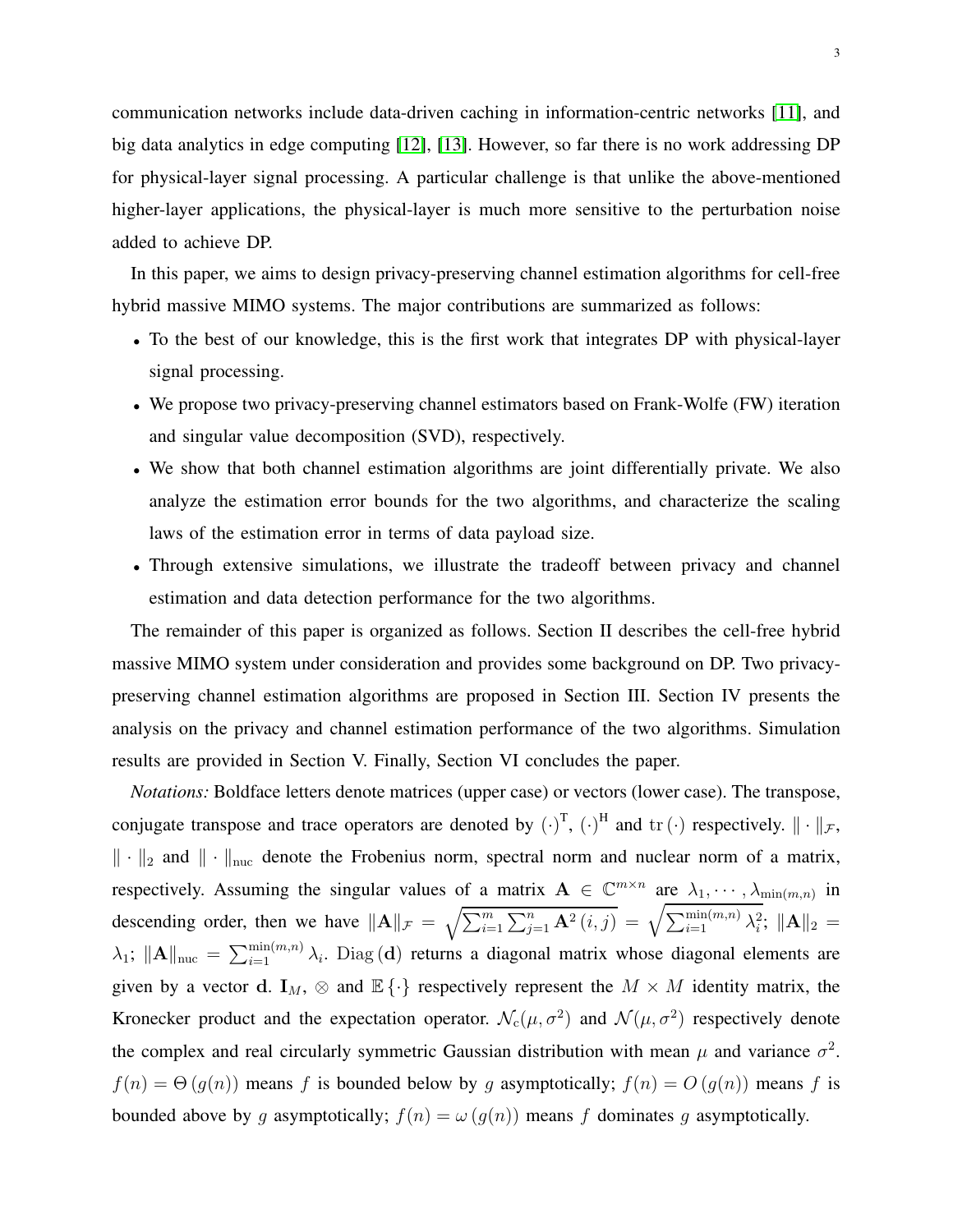

<span id="page-3-0"></span>Fig. 1. The cell-free multiuser massive MIMO uplink system. Left: K single-antenna users. Right: M APs each with a hybrid structure consisting of  $N_a$  antennas and  $N_r$  RF chains. Each AP has a baseband processor with limited computational capability and all APs are connected to a CPU via perfect backhual links.

## II. SYSTEM DESCRIPTIONS AND BACKGROUND

## *A. Signal Model*

We consider a cell-free massive MIMO system, in which  $M$  distributed APs each equipped with  $N_a$  antennas collaboratively serve K single-antenna users using the same time-frequency resource, as shown in Fig. [1.](#page-3-0) We denote  $\mathcal{M} = \{1, \dots M\}$  and  $\mathcal{K} = \{1, \dots K\}$  as the sets of APs and users respectively. Each AP employs an analog structure with  $N_r$  RF chains to combine the incoming signal in the RF band. Each RF chain contains a high-resolution ADC and forwards the data stream to the baseband processor that performs only simple signal processing. All APs are connected to a CPU through perfect backhaul links, which performs computation-intensive signal processing.

We assume a block flat-fading channel between each user-AP pair. Let  $\mathcal{T}_{c} = \{1, \cdots, \tau_{c}\}$  denote the set of time slots within a coherence interval  $\tau_c$  when the channel coefficients remain constant. Throughout the paper, we assume that  $MN_a > \tau_c$ , which can be satisfied in massive MIMO. The first  $\tau_p$  time slots denoted by  $\mathcal{T}_p = \{1, \dots, \tau_p\}$  are used for uplink channel estimation, and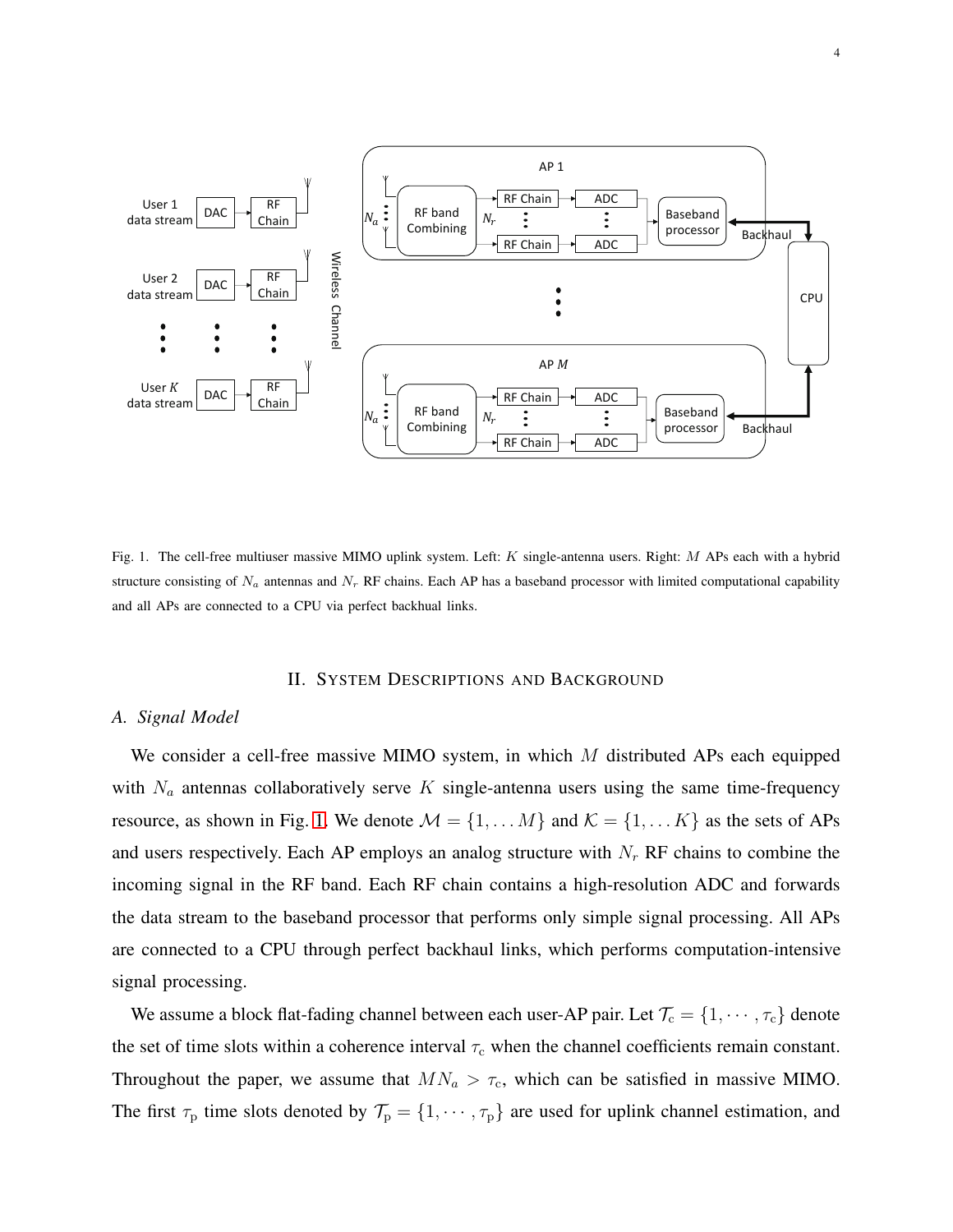the remaining  $\tau_d = \tau_c - \tau_p$  time slots denoted by  $\mathcal{T}_d = {\tau_{p+1}, \cdots, \tau_c}$  are used for uplink data transmission. The channel vector from user  $k$  to AP  $m$  can be modeled as

<span id="page-4-1"></span>
$$
\mathbf{h}_{k,m} = \sqrt{\beta_{k,m}} \mathbf{g}_{k,m} \in \mathbb{C}^{N_a \times 1},\tag{1}
$$

where  $\beta_{k,m}$  represents the large-scale fading and  $g_{k,m} \in \mathcal{N}_c(0, I_{N_a})$  models the small-scale fast fading.

Let s [t] ~  $\mathcal{N}_c(0, I_K)$  denote the transmitted signal from K users at time slot t, i.e., s [t] corresponds to pilots for  $t \in \mathcal{T}_{p}$  and data symbols for  $t \in \mathcal{T}_{d}$ . The received signal  $\mathbf{r}_{m}[t] \in \mathbb{C}^{N_{a} \times 1}$ across  $N_a$  antennas at AP m is given by

<span id="page-4-0"></span>
$$
\mathbf{r}_{m}\left[t\right] = \mathbf{H}_{m}\mathbf{s}\left[t\right] + \mathbf{n}_{m}\left[t\right], \forall t \in \mathcal{T}_{c}, \forall m \in \mathcal{M},\tag{2}
$$

where  $\mathbf{H}_m = [\mathbf{h}_{1,m}, \cdots, \mathbf{h}_{K,m}] \in \mathbb{C}^{N_a \times K}$  denotes the channel matrix between AP m and all users.  $\mathbf{n}_m[t] \sim \mathcal{N}_c(0, \sigma^2 \mathbf{I}_{N_a})$  is the received noise sample at AP m at time slot t. Denote  $\mathbf{R}_m \triangleq$  $\left[\mathbf{r}_m\left[1\right], \cdots, \mathbf{r}_m\left[\tau_{\text{c}}\right]\right] \in \mathbb{C}^{N_a \times \tau_{\text{c}}}, \ \mathbf{N}_m \triangleq \left[\mathbf{n}_m\left[1\right], \cdots, \mathbf{n}_m\left[\tau_{\text{c}}\right]\right] \in \mathbb{C}^{N_a \times \tau_{\text{c}}}, \ \mathbf{P} \triangleq \left[\mathbf{s}\left[1\right], \cdots, \mathbf{s}\left[\tau_{\text{p}}\right]\right] \in$  $\mathbb{C}^{K \times \tau_{\text{p}}}, \mathbf{D} \stackrel{\Delta}{=} [\mathbf{s} [\tau_{\text{p}} + 1], \cdots, \mathbf{s} [\tau_{\text{c}}]] \in \mathbb{C}^{K \times \tau_{\text{d}}}, \mathbf{S} = [\mathbf{P}, \mathbf{D}] \in \mathbb{C}^{K \times \tau_{\text{c}}}$ . Then [\(2\)](#page-4-0) can be rewritten as

 $\mathbf{R}_m = \mathbf{H}_m \mathbf{S} + \mathbf{N}_m, \forall m \in \mathcal{M}.$  (3)

By stacking the signals from all APs and denoting  $\mathbf{R} = \left[\mathbf{R}_1^{\mathrm{T}}, \cdots, \mathbf{R}_M^{\mathrm{T}}\right]^{\mathrm{T}} \in \mathbb{C}^{MN_a \times \tau_c}$ ,  $\mathbf{H} =$  $\left[\mathbf{H}_{1}^{\mathrm{T}}, \cdots, \mathbf{H}_{M}^{\mathrm{T}}\right]^{\mathrm{T}} \in \mathbb{C}^{MN_{a} \times K}$  and  $\mathbf{N} = \left[\mathbf{N}_{1}^{\mathrm{T}}, \cdots, \mathbf{N}_{M}^{\mathrm{T}}\right]^{\mathrm{T}} \in \mathbb{C}^{MN_{a} \times \tau_{c}}$ , we then have

<span id="page-4-2"></span>
$$
R = HS + N. \tag{4}
$$

Note that rank  $(HS) \leq K$  and we assume that  $MN_a \gg K$  and  $\tau_c \gg K$ , hence R is a noisy version of a low-rank matrix.

Then  $r_m[t]$  will pass through analog structures and be combined in the RF band. In this paper, we consider the analog combining based on switches, where each RF chain is randomly connected to one of  $N_a$  antennas through a switch at each time slot [\[3\]](#page-28-2). Such antenna selection can capture many advantages of massive MIMO and has low power consumption [\[14\]](#page-29-2). Denote  $\Omega_m$  as the set of indices  $(n, t)$  such that the *n*-th element of  $\mathbf{r}_m[t]$ ,  $\mathbf{R}_m(n, t)$  is observed. Denote  $\mathbf{Y}_m = (\mathbf{R}_m)_{\Omega_m} \in \mathbb{C}^{N_a \times \tau_c}$  as the sampled version of  $\mathbf{R}_m$  such that

<span id="page-4-3"></span>
$$
\mathbf{Y}_{m}(n,t) = \begin{cases} \mathbf{R}_{m}(n,t), & \text{if } (n,t) \in \Omega_{m}, \\ 0, & \text{if } (n,t) \notin \Omega_{m}. \end{cases}
$$
 (5)

Note that each column of  $Y_m$  has exactly  $N_r$  non-zero elements.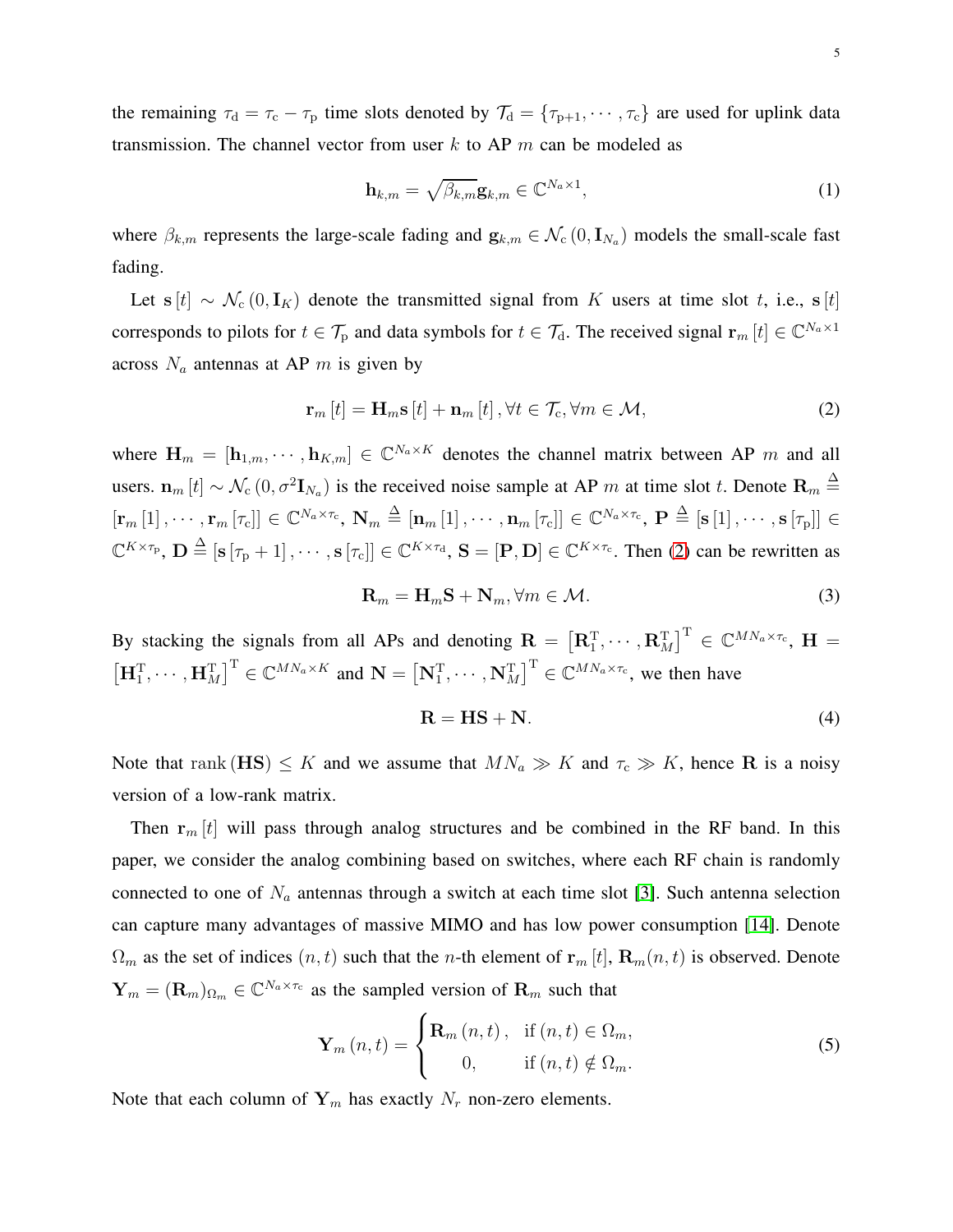Traditionally when there is no privacy concern, to fully exploit the low-rank structure of  $R$  in (4) and the computing power of CPU, each AP m will send its received signal  $Y_m$  to the CPU. The CPU will then estimate the channels  $\{H_m, m \in \mathcal{M}\}\$  and the user data payload D, based on  $\{Y_m, m \in \mathcal{M}\}\$ and the pilots P. However, note that the large-scale fading coefficient  $\beta_{k,m}$ in [\(1\)](#page-4-1) contains the path loss information which is in turn determined by the distance between the user-AP pair. Since the locations of APs are fixed, the location of user  $k$  can be accurately estimated if its distances from more than three APs are known. Hence if each AP  $m$  directly sends  $Y_m$  to the CPU, then the location information of users might be compromised once the CPU obtains accurate estimates of the channels  $\{H_m, m \in \mathcal{M}\}\)$ . Hence, in order to protect the location privacy of users, each AP m cannot send its  $Y_m$  directly to the CPU. Instead, the APs and the CPU should collaborate in a privacy-preserving way such that the estimate of channel  $H_m$  is only available to AP m but not to the CPU or other APs.

This paper focuses on the design and analysis of such privacy-preserving channel estimation schemes. In the next subsection, we provide a general overview of the notion of differential privacy (DP) and basic approaches to achieving DP.

## *B. Background on Differential Privacy (DP)*

Recall that  $Y_m$  and  $H_m$  denote the received signal and the channel at AP m, respectively. Denote  $\widehat{\mathbf{H}}_m$  as an estimate of  $\mathbf{H}_m$ ,  $\mathbf{Y} = \left[\mathbf{Y}_1^{\mathrm{T}}, \cdots, \mathbf{Y}_M^{\mathrm{T}}\right]^{\mathrm{T}} \in \mathbb{C}^{MN_a \times \tau_c}$  and  $\widehat{\mathbf{H}} = \left[\widehat{\mathbf{H}}_1^{\mathrm{T}}, \cdots, \widehat{\mathbf{H}}_M^{\mathrm{T}}\right]$  $\mathbb{I}^{\mathrm{T}}$ ∈  $\mathbb{C}^{MN_a \times K}$ . Let  $\mathcal{A}: \mathbb{C}^{MN_a \times \tau_c} \to \mathbb{C}^{MN_a \times K}$  be a randomized channel estimation algorithm which takes Y as input, and outputs  $\hat{H}$ . In addition,  $A_{-m}: \mathbb{C}^{MN_a \times \tau_c} \to \mathbb{C}^{(M-1)N_a \times K}$  outputs  $\hat{H}_{-m}$ , which denotes the estimated channels for all APs other than AP m. Similarly denote  $Y_{-m}$  ∈  $\mathbb{C}^{(M-1)N_a \times \tau_c}$  as Y with Y<sub>m</sub> removed. Recall that our goal is to devise the channel estimation algorithm A such that  $\widehat{H}_m$  is available only to AP m, but not to the CPU or other APs.

*Definition 1 (Standard DP [\[15\]](#page-29-3) and Joint DP [\[16\]](#page-29-4)):* Given  $\epsilon, \delta > 0$ , A is  $(\epsilon, \delta)$ -differentially private if for any AP m, any two possible values  $Y_m, Y'_m$  of the received signal at AP m, any value Y<sub>-m</sub> of the received signal at all other APs, and any subset  $S \in \mathbb{C}^{MN_a \times K}$ , we have

$$
P\left[\mathcal{A}\left(\left[\mathbf{Y}_{m},\mathbf{Y}_{-m}\right]\right)\in S\right]\le e^{\epsilon}P\left[\mathcal{A}\left(\left[\mathbf{Y}_{m}',\mathbf{Y}_{-m}\right]\right)\in S\right]+\delta,\tag{6}
$$

where the probability  $P[\cdot]$  is over the randomness of A. Moreover, A is  $(\epsilon, \delta)$ -joint differentially private if for any subset  $S \in \mathbb{C}^{(M-1)N_a \times K}$ , we have

$$
P\left[\mathcal{A}_{-m}\left(\left[\mathbf{Y}_{m},\mathbf{Y}_{-m}\right]\right)\in S\right]\le e^{\epsilon}P\left[\mathcal{A}_{-m}\left(\left[\mathbf{Y}'_{m},\mathbf{Y}_{-m}\right]\right)\in S\right]+\delta.
$$
\n(7)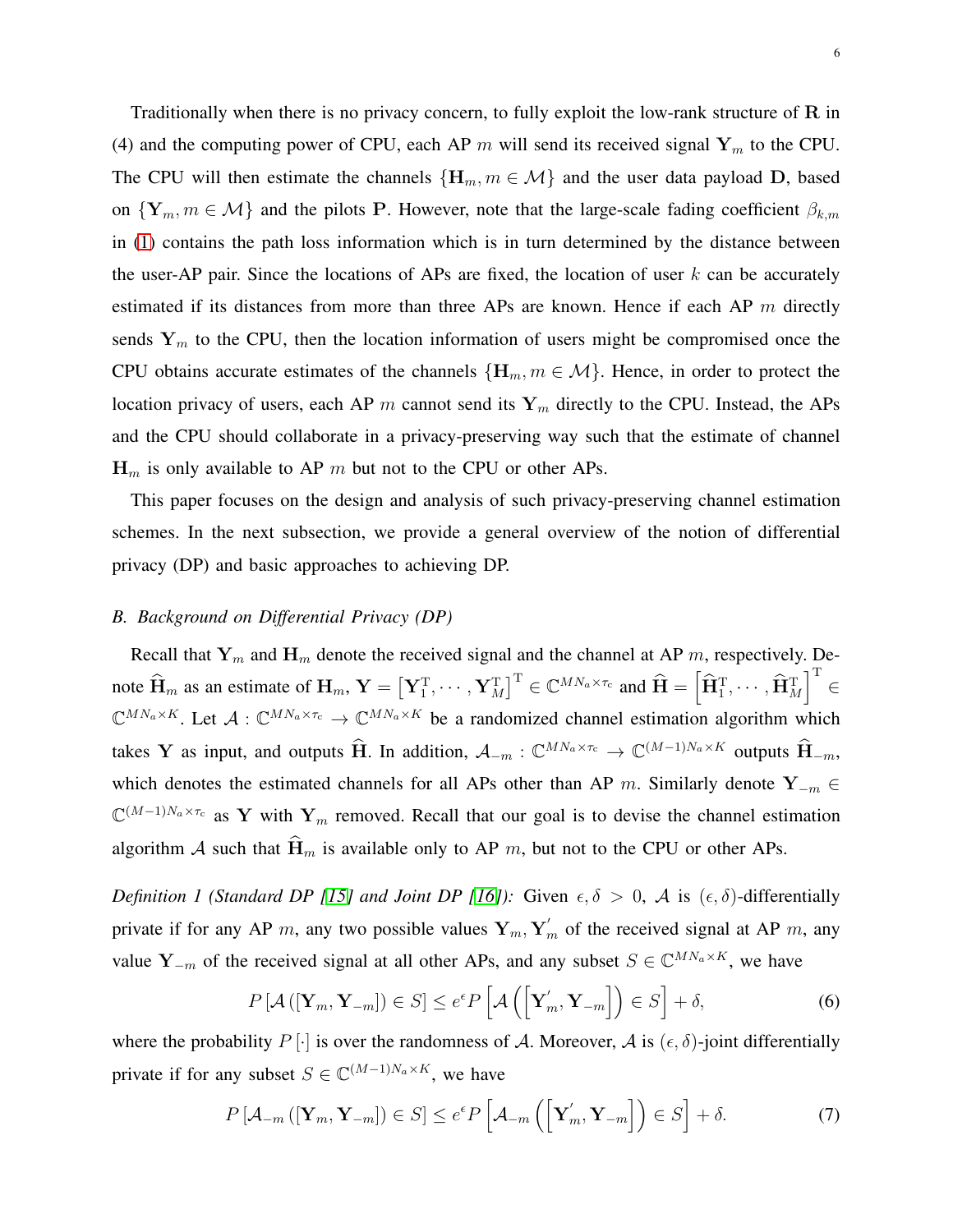The meaning of the above standard DP is that a change of the received signal  $Y_m$  at any AP m has a negligible impact on the estimated channel  $\hat{H}$ . Hence, one cannot infer much about the private data  $Y_m$  from the output  $\widehat{H}$  and the data  $Y_{-m}$ , which however, implies that the estimated  $\widehat{H}_m$  of AP m should not depend strongly on  $Y_m$ . Obviously such channel estimator will not be of practical value. On the other hand, joint DP means that the estimate  $\widehat{H}_m$  for any particular AP m can depend strongly on its data  $Y_m$ ; but the output of all other APs  $\hat{H}_{-m}$  and  $Y_{-m}$  do not reveal much about  $Y_m$ , which is a meaningful notion of privacy in the context of channel estimation and will be adopted hereafter. Here,  $\epsilon$  and  $\delta$  represent the worst-case privacy loss and smaller values of them imply stronger privacy guarantee.

<span id="page-6-1"></span>Next we review two important properties of DP, which hold for both standard DP and joint DP.

*Lemma 1 (Post-Processing [\[17\]](#page-29-5)):* Let  $A : \mathcal{T} \to S$  and  $B : S \to \mathcal{Q}$  be randomized algorithms. Define an algorithm  $\mathcal{A}': \mathcal{T} \to \mathcal{Q}$  by  $\mathcal{A}' = \mathcal{B}(\mathcal{A})$ . If  $\mathcal{A}$  satisfies  $(\epsilon, \delta)$ -(joint) DP, then  $\mathcal{A}'$  also satisfies  $(\epsilon, \delta)$ -(joint) DP.

<span id="page-6-0"></span>Hence any operation performed on the output of a (joint) differentially private algorithm, without accessing the raw data, remains (joint) differentially private with the same level of privacy.

*Lemma 2 (*T*-fold composition [\[6\]](#page-28-5), [\[17\]](#page-29-5)):* We assume that there are T independent randomized algorithms  $A_1, \dots, A_T$ , where each algorithm  $A_t$ :  $D \to R_t$  is  $(\epsilon, \delta)$ -(joint) differentially private. For all  $\epsilon, \delta, \delta' > 0$ , an algorithm A defined as  $\mathcal{A}(\mathcal{D}) = (\mathcal{A}_1(\mathcal{D}), \cdots, \mathcal{A}_T(\mathcal{D}))$  satisfies  $(\epsilon', T\delta + \delta')$ -(joint) DP with

$$
\epsilon' = \epsilon \sqrt{2T \ln(1/\delta')} + T\epsilon (e^{\epsilon} - 1).
$$
 (8)

In particular, given target privacy parameters  $0 < \epsilon' < 1$  and  $\delta' > 0$ , A satisfies  $(\epsilon', T\delta + \delta')$ -(joint) DP if each algorithm is  $\left(\frac{\epsilon'}{\sqrt{8T \ln(1/\delta')}} , \delta\right)$ -(joint) differentially private.

In the context of channel estimation, if Y is accessed by CPU  $T$  times, each denoted by  $\mathcal{A}_t(\mathbf{Y}), t = 1, \cdots, T$ , then the information released to CPU is  $\mathcal{A}(\mathbf{Y}) = (\mathcal{A}_1(\mathbf{Y}), \cdots, \mathcal{A}_T(\mathbf{Y})).$ To make  $\mathcal{A}(\mathbf{Y})$  joint differentially private, we need to guarantee that each access  $\mathcal{A}_t(\mathbf{Y})$  is joint differentially private. In addition, the difference in the privacy level between  $\mathcal{A}(\mathbf{Y})$  and  $\mathcal{A}_t(\mathbf{Y})$ stated in this lemma will be useful in the design of the privacy-preserving channel estimator.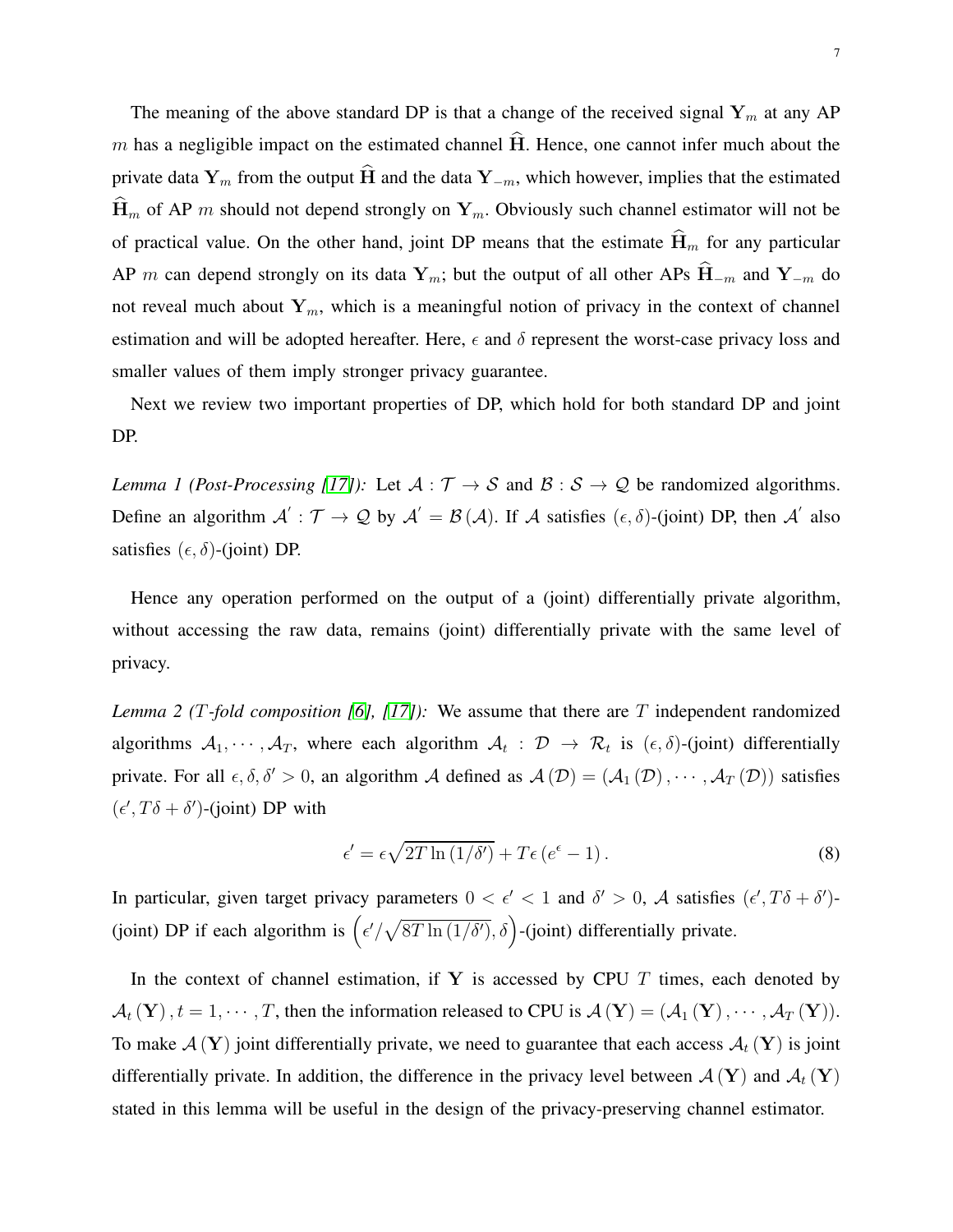The following important lemma provides us a way to achieve joint DP by standard DP.

*Lemma 3 (Billboard Lemma [\[18\]](#page-29-6)):* Suppose  $A : \mathcal{D} = (\mathcal{D}_1, \cdots, \mathcal{D}_M) \to \mathcal{R}$  is  $(\epsilon, \delta)$ -differentially private, where  $\mathcal{D}_m$  denotes the data of AP m. If a randomized algorithm  $\beta$  has M components with the m-th component  $\mathcal{B}_m$  ( $\mathcal{D}_m$ ,  $\mathcal{A}(\mathcal{D})$ ), where  $\mathcal{B}_m$  :  $\mathcal{D}_m \times \mathcal{R} \to \mathcal{Q}_m$ ,  $\forall m \in \mathcal{M}$ , then  $\mathcal{B}$  is  $(\epsilon, \delta)$ -joint differentially private.

Next we review the definition of  $\ell_2$ -sensitivity and a well-known approach to achieving standard DP.

*Definition 2 (* $\ell_2$ *-Sensitivity [\[17\]](#page-29-5)):* Let  $f(Y)$  be an arbitrary function on the received signal Y =  $\left[\mathbf{Y}_1^{\mathrm{T}},\cdots,\mathbf{Y}_M^{\mathrm{T}}\right]^{\mathrm{T}}$ . Then its  $\ell_2$ -sensitivity is defined as the maximum difference in the function values when the received signals differ only at one AP, i.e.,

$$
\Delta_f \triangleq \max_{1 \le m \le M} \max_{\substack{\mathbf{Y}_m \neq \mathbf{Y}_m' \\ \mathbf{Y}_i = \mathbf{Y}_i', \forall i \ne m}} \left\| f\left(\mathbf{Y}\right) - f\left(\mathbf{Y}'\right) \right\|_{\mathcal{F}}.
$$
\n(9)

<span id="page-7-0"></span>*Lemma 4 (Gaussian Mechanism [\[17\]](#page-29-5)):* Assuming that the information released to CPU during channel estimation is

$$
\mathcal{A}\left(\mathbf{Y}\right) = f\left(\mathbf{Y}\right) + \mathbf{G},\tag{10}
$$

where  $f(Y)$  has the  $\ell_2$ -sensitivity  $\Delta_f$  and

$$
\mathbf{G}(i,j) \stackrel{\mathbf{i.i.d.}}{\sim} \mathcal{N}_c \left( 0, \frac{\Delta_f^2 2 \ln(1.25/\delta)}{\epsilon^2} \right). \tag{11}
$$

Then the released  $\mathcal{A}(\mathbf{Y})$  satisfies  $(\epsilon, \delta)$ -DP.

The above lemma helps us to calibrate the Gaussian perturbation noise to achieve  $(\epsilon, \delta)$ -DP. It can be seen that larger perturbation noise is required to achieve stronger privacy level, i.e., smaller  $\epsilon$  and/or  $\delta$ , which is intuitive because larger noise variance increases the uncertainty about the released information and hence improves privacy.

## III. PRIVACY PRESERVING CHANNEL ESTIMATION

In this section, we first show that the key component of the privacy-preserving channel estimator is privacy-preserving matrix completion. We then outline two such matrix completion algorithms.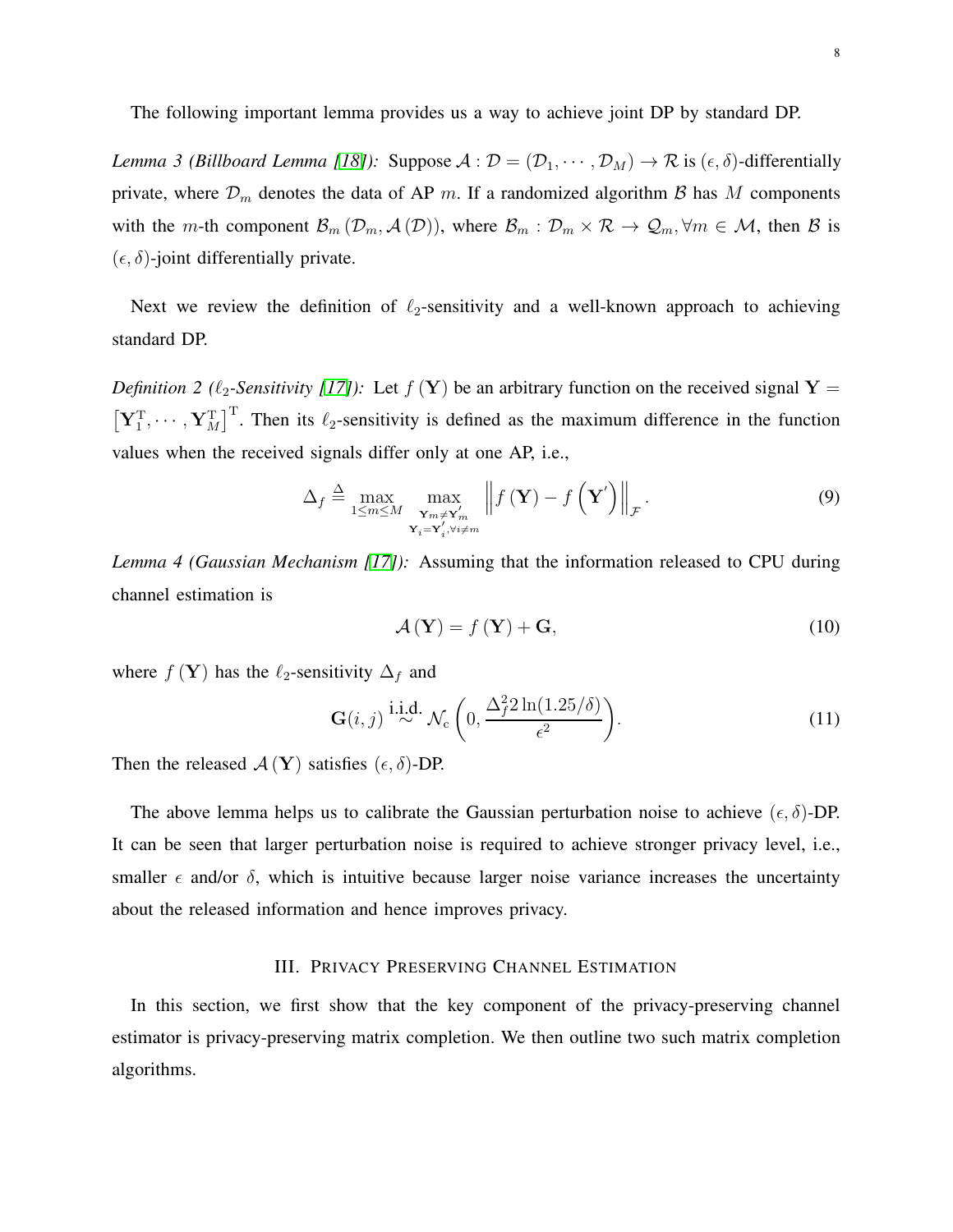## *A. Channel Estimation Based on Matrix Completion*

Recall that in [\(4\)](#page-4-2),  $X = HS \in \mathbb{C}^{MN_a \times \tau_c}$  is low-rank, i.e., rank  $(X) \leq K$ , and Y is an incomplete observation of X corrupted by channel noise N. We first design a privacy-preserving algorithm  $A$  to solve a noisy matrix completion problem, which takes Y as input and outputs a lowrank matrix  $X =$  $\lceil$  $\big( \widehat{\mathbf{X}}_1 \big)^{\rm T}, \cdots, \big( \widehat{\mathbf{X}}_M \big)^{\rm T} \Big]^{\rm T}$  $\in \mathbb{C}^{MN_a \times \tau_c}$  as an estimate of  $\mathbf{X} = \left[ \mathbf{X}_1^{\mathrm{T}}, \cdots, \mathbf{X}_M^{\mathrm{T}} \right]^{\mathrm{T}}$ , where  $X_m = H_m S$ . Then, the estimation of channel  $H_m$  can be performed locally at AP m based on  $\mathbf{X}_m$ .

To satisfy  $(\epsilon, \delta)$ -joint DP, the matrix completion algorithm A consists of a global component  $\mathcal{A}^G$  at the CPU and M local components  $\mathcal{A}^L_m = (\mathcal{A}^{L,1}_m, \mathcal{A}^{L,2}_m)$ ,  $m = 1, \cdots, M$  at M APs. The local component at AP m first performs a privacy-preserving computation  $\mathcal{A}_m^{L,1}$  on private  $\mathbf{Y}_m$  to get  $\mathcal{A}_{m}^{L,1}(Y_m)$ , and then transmits it to the CPU through backhaul links. The global component  $\mathcal{A}^{\mathrm{G}}$  aggregates the received information  $\mathbf{Z} = \sum_{n=1}^{M}$  $\sum_{m=1} \mathcal{A}_m^{\mathrm{L},1} (\mathbf{Y}_m)$ , and computes  $\mathcal{A}^{\mathrm{G}} (\mathbf{Z})$ , which is then broadcast to all APs through backhaul links. Based on the public  $\mathcal{A}^G(Z)$  and private  $Y_m$ , the local component at AP m then performs a computation  $A_m^{\text{L},2}$  to get a complete matrix  $\hat{\mathbf{X}}_m = A_m^{\text{L},2} (\mathcal{A}^{\text{G}}(\mathbf{Z}), \mathbf{Y}_m)$ . Such a global-local computation model for privacy-preserving noisy matrix completion is depicted in Fig. [2.](#page-9-0)

With  $\hat{\mathbf{X}}_m$ , each AP m can proceed to estimate its channel  $\mathbf{H}_m$  as follows. Recall that  $\hat{\mathbf{X}}_m \equiv$  $\left[\widehat{\mathbf{X}}_{m,p}, \widehat{\mathbf{X}}_{m,d}\right]$ , where  $\widehat{\mathbf{X}}_{m,p} \in \mathbb{C}^{N_a \times \tau_p}$  and  $\widehat{\mathbf{X}}_{m,d} \in \mathbb{C}^{N_a \times \tau_d}$  denote the estimates of  $\mathbf{X}_{m,p} = \mathbf{H}_m \mathbf{P}$ and  $X_{m,d} = H_m D$  respectively. Then the estimate of  $H_m$  is given by

<span id="page-8-0"></span>
$$
\widehat{\mathbf{H}}_m = \widehat{\mathbf{X}}_{m,p} \mathbf{P}^\dagger, \forall m \in \mathcal{M},\tag{12}
$$

where  $P^{\dagger}$  denotes the pseudo-inverse of P which is pre-stored in each AP. Finally, for data detection, the optimal scheme is to compute  $\hat{D} = \hat{H}^{\dagger} \hat{X}_d$  at the CPU. However, since the privacy constraint prevents the CPU from having access to  $\{\widehat{H}_m\}$ , we let each AP compute the local statistic

$$
\widehat{\mathbf{D}}_m = \widehat{\mathbf{H}}_m^{\dagger} \widehat{\mathbf{X}}_{m,d}, \forall m \in \mathcal{M}.
$$
\n(13)

Then  $\left\{\widehat{\mathbf{D}}_m\right\}$  are sent to the CPU which performs data detection based on the combined statistic

<span id="page-8-1"></span>
$$
\widehat{\mathbf{D}} = \frac{1}{M} \sum_{m=1}^{M} \widehat{\mathbf{D}}_m.
$$
\n(14)

Next we provide two privacy-preserving noisy matrix completion algorithms based on the FW algorithm and SVD algorithm, respectively, both of which are in the form of the global-local computation model.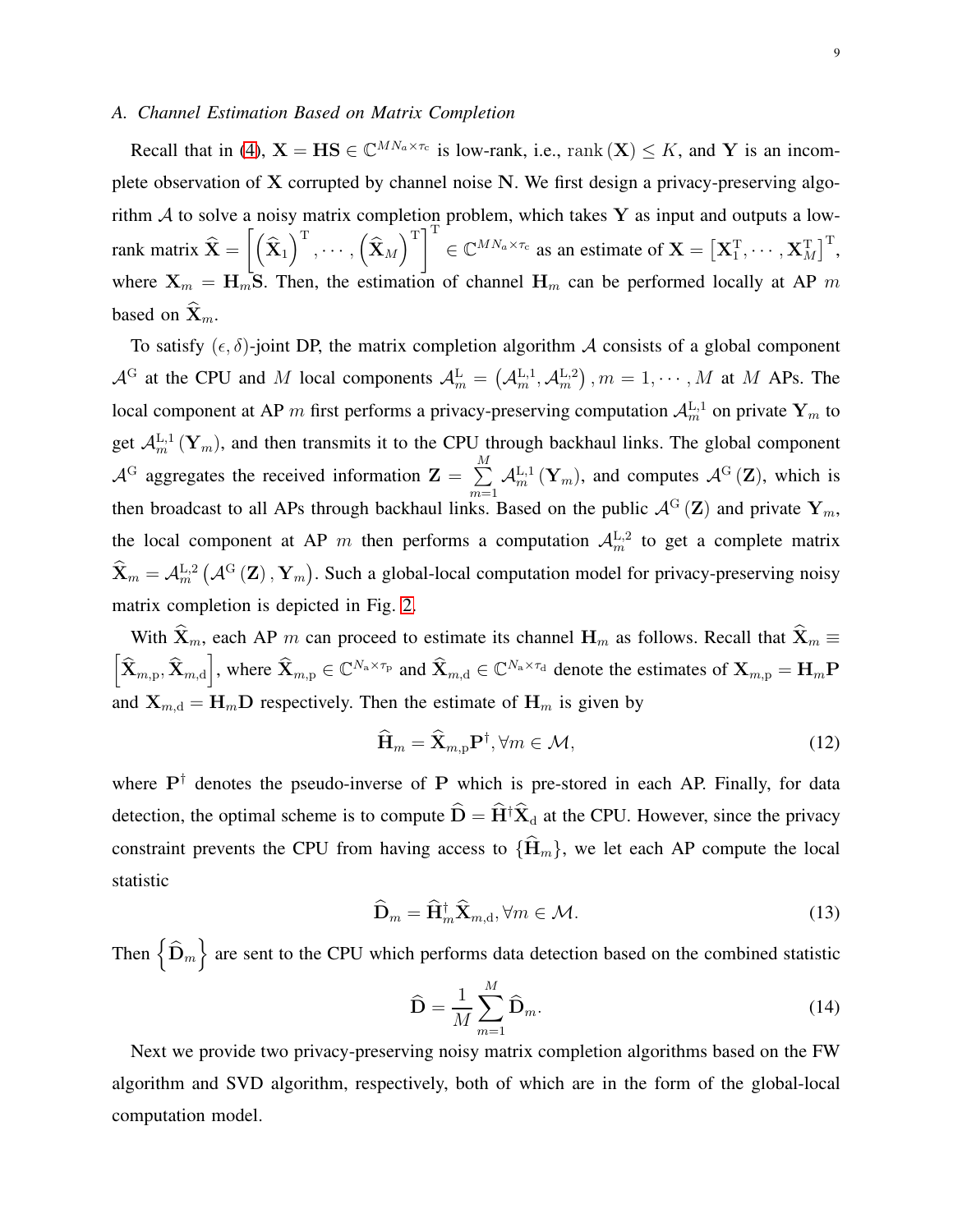

<span id="page-9-0"></span>Fig. 2. The global-local computation model of the proposed privacy-preserving noisy matrix completion algorithm.

## *B. FW-based Privacy-preserving Matrix Completion*

Recall that in the absence of noise, we have  $Y = (X)_{\Omega}$  and rank  $(X) \leq K$ . However, the rank constraint is nonconvex. A popular approach to noisy matrix completion is based on the following least-squares formulation with the nuclear norm constraint [\[19\]](#page-29-7)–[\[22\]](#page-29-8)

<span id="page-9-1"></span>
$$
\widehat{\mathbf{X}} = \arg\min_{\|\mathbf{X}\|_{\text{nuc}} \leq K} \|(\mathbf{X})_{\Omega} - \mathbf{Y}\|_{\mathcal{F}}^2,
$$
\n(15)

which is a convex problem. The Frank-Wolfe (FW) algorithm is an iterative procedure to solve  $(15)$ , given by

<span id="page-9-2"></span>
$$
\mathbf{X}^{(n)} = \left(1 - \eta^{(n)}\right) \mathbf{X}^{(n-1)} - \frac{\eta^{(n)} K}{\lambda^{(n)}} \mathbf{J}^{(n-1)} \mathbf{v}^{(n)} \left(\mathbf{v}^{(n)}\right)^{\mathrm{H}},\tag{16}
$$

where  $\eta^{(n)}$  is the step size at the *n*-th iteration;  $\mathbf{X}^{(0)} = \mathbf{0}_{MN_a \times \tau_c}$ ;  $\mathbf{J}^{(n-1)} = (\mathbf{X}^{(n-1)})_{\Omega} - \mathbf{Y}$ .  $\lambda^{(n)}$ and  $\mathbf{v}^{(n)} \in \mathbb{C}^{\tau_c \times 1}$  are respectively the largest singular value and right-singular vector of  $\mathbf{J}^{(n-1)}$ . Hence each FW update is in terms of a rank-one matrix with nuclear norm at most  $K$ . After  $T$ iterations, the rank of  $X^{(T)}$  is at most T. In addition, it is known that  $X^{(T)}$  can approach the optimal solution to  $(15)$  when T is large [\[20\]](#page-29-9).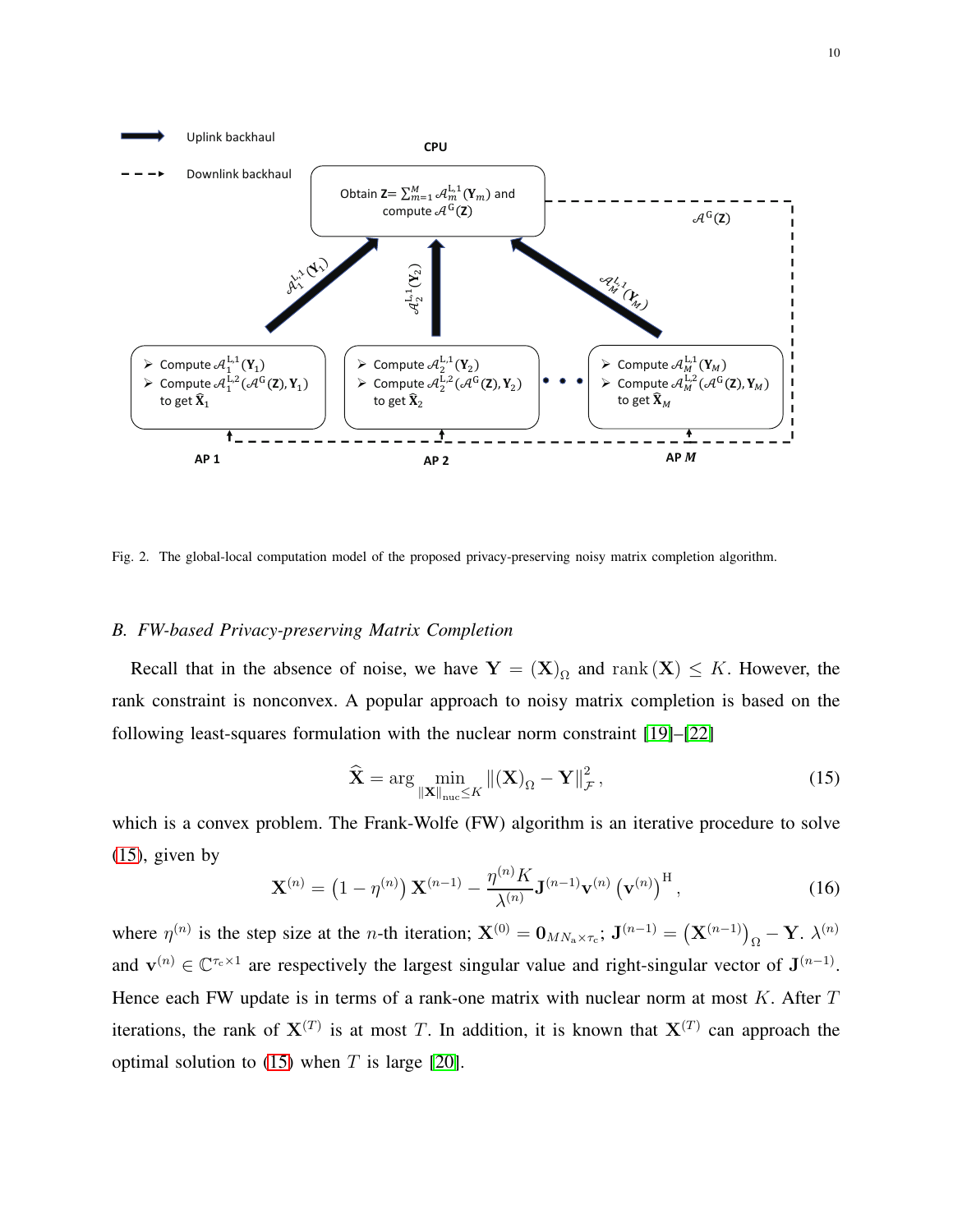Recall that  $MN_a > \tau_c$ , thus  $(\lambda^{(n)})^2$  and  $\mathbf{v}^{(n)}$  are the largest eigenvalue and eigenvector of  $\left({\bf J}^{(n-1)}\right)^{\rm H} {\bf J}^{(n-1)} = \sum^{M}$  $m=1$  $\left(\mathbf{J}_{m}^{(n-1)}\right)^{\mathrm{H}}\mathbf{J}_{m}^{(n-1)}$ , respectively, where  $\mathbf{J}_m^{(n-1)} = (\mathbf{X}_m^{(n-1)})_{\Omega_m} - \mathbf{Y}_m,$ (17)

which can be computed at AP  $m$ . Hence, [\(16\)](#page-9-2) can be rewritten into a global-local structure as

<span id="page-10-2"></span><span id="page-10-0"></span>
$$
\mathbf{X}_{m}^{(n)} = \left(1 - \eta^{(n)}\right) \mathbf{X}_{m}^{(n-1)} - \frac{\eta^{(n)} K}{\lambda^{(n)}} \mathbf{J}_{m}^{(n-1)} \mathbf{v}^{(n)} \left(\mathbf{v}^{(n)}\right)^{\mathrm{H}}, \forall m \in \mathcal{M}.
$$
 (18)

At the  $(n - 1)$ th iteration, each AP m computes

<span id="page-10-1"></span>
$$
\mathbb{J}_m^{(n-1)} = \left(\mathbf{J}_m^{(n-1)}\right)^{\mathrm{H}} \mathbf{J}_m^{(n-1)},\tag{19}
$$

and sends it to the CPU. Then the CPU computes the largest eigenvalue  $\lambda^{(n)}$  and corresponding eigenvector  $\mathbf{v}^{(n)}$  of  $\mathbb{W}^{(n-1)} = \sum_{n=1}^{M}$  $m=1$  $\mathbb{J}_m^{(n-1)}$ . At the *n*-th iteration,  $\lambda^{(n)}$  and  $\mathbf{v}^{(n)}$  are broadcast to all APs and then each AP m computes  $X_m^{(n)}$  according to [\(18\)](#page-10-0). However, because  $\mathbb{J}_m^{(n-1)}$  contains the private data  $Y_m$ , it should not be sent directly from AP m to the CPU.

# Algorithm 1: FW-based Privacy-preserving Matrix Completion Algorithm

**Input:** Privacy parameters  $(\epsilon, \delta)$ , number of users K, sampled matrix  $Y_m$  in each AP m, bound L on  $||\mathbf{Y}_m||_{\mathcal{F}}$ , number of APs M, number of time slots  $\tau_c$ , number of iterations T

**Output:** 
$$
X_m
$$
, ∀*m* ∈ *M* \n1 Set  $X^{(0)} = 0_{MN_a \times \tau_c}$ ,  $\eta^{(1)} = 1$ ,  $\eta^{(n)} = \frac{1}{T}$ ,  $n = 2, \dots, T$  and  $\mu$  given by (23) \n2 for  $n = 1$  : *T* do \n3  $\left| \begin{array}{c} \mathcal{A}_{m}^{L,1}$ : Each AP *m* computes  $\mathbb{J}_{m}^{(n-1)}$  according to (19) and (17) and sends  $\widehat{\mathbb{J}}_{m}^{(n-1)} = \mathbb{J}_{m}^{(n-1)} + \mathbf{G}_{m}^{(n-1)}$  to CPU \n4  $\mathbb{J}_{m}^{(2)} = \mathbb{J}_{m}^{(n-1)}$  from each AP *m* and computes  $\widehat{\mathbb{W}}^{(n-1)} = \sum_{m=1}^{M} \widehat{\mathbb{J}}_{m}^{(n-1)}$ , then \n• computes the largest eigenvalue  $\left(\widehat{\lambda}^{(n)}\right)^2$  and eigenvector  $\widehat{\mathbf{v}}^{(n)}$  of  $\widehat{\mathbb{W}}^{(n-1)}$  \n• computes  $\widetilde{\lambda}^{(n)}$  according to (24) \nCPU sends  $\left(\widehat{\mathbf{v}}^{(n)}, \widetilde{\lambda}^{(n)}\right)$  to all APs \n $\mathcal{A}_{m}^{L,2}$ : Each AP *m* computes  $\mathbf{X}_{m}^{(n)}$  according to (25) \n**s** end

To preserve the privacy, we add Gaussian noise with calibrated variance to perturb  $\mathbb{J}_m^{(n-1)}$ . Each AP m sends the perturbed matrix  $\hat{\mathbb{J}}_m^{(n-1)} = \mathbb{J}_m^{(n-1)} + \mathbf{G}_m^{(n-1)}$  to the CPU, where  $\mathbf{G}_m^{(n-1)}$  is a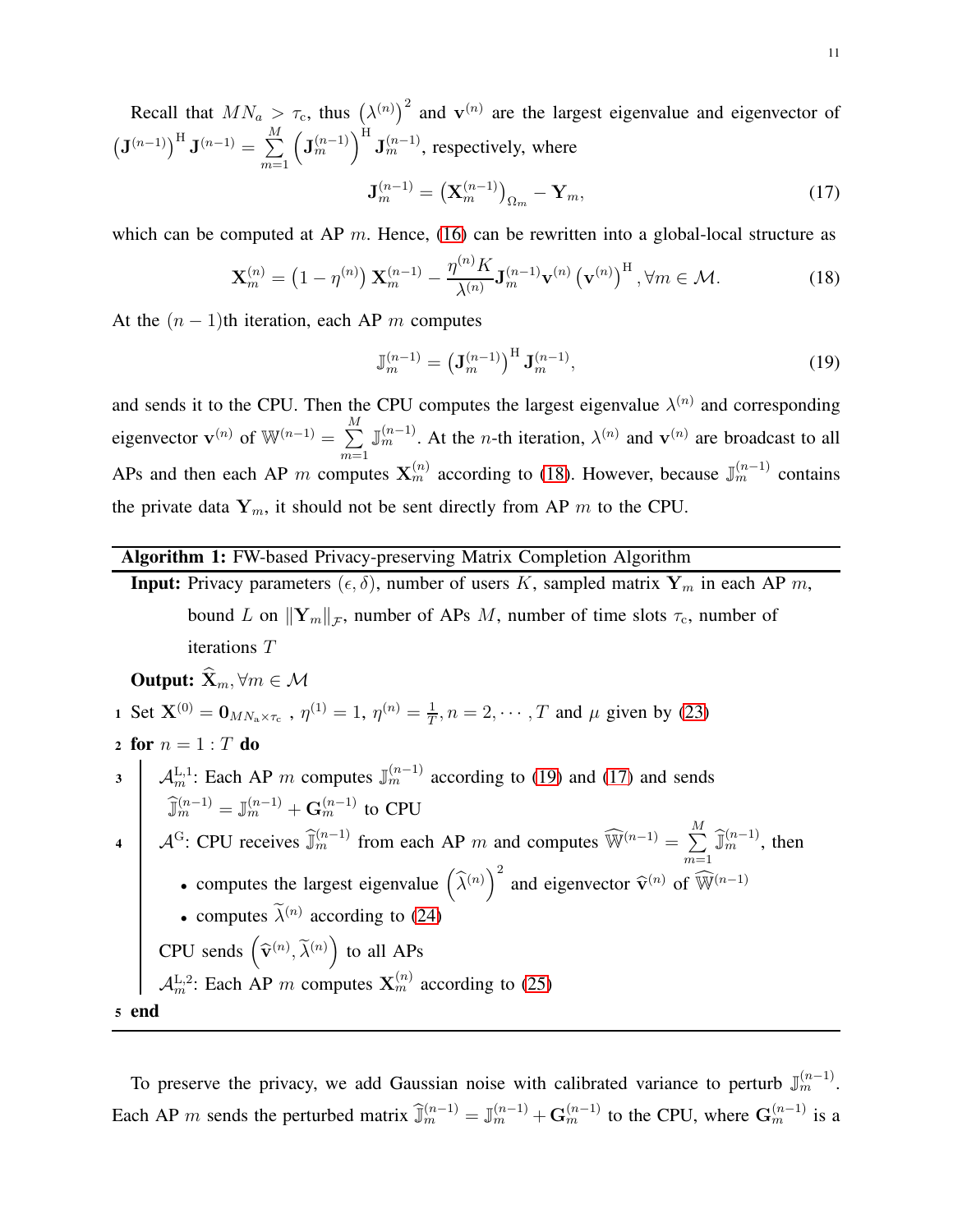$\tau_c \times \tau_c$  Hermitian noise matrix, whose upper triangular and diagonal elements are respectively i.i.d.  $\mathcal{N}_{c}(0, \mu^2)$  and  $\mathcal{N}(0, \mu^2)$  samples, and the lower triangular elements are complex conjugates of the upper triangular counterparts. To calibrate the perturbation noise variance  $\mu$ , we need an upper bound on  $\|\mathbf{Y}_m\|_{\mathcal{F}}, \forall m \in \mathcal{M}$ , which can be obtained as follows. Note that  $\|\mathbf{Y}_m\|_{\mathcal{F}} \leq$  $\left\|\mathbf{R}_{m}\right\|_{\mathcal{F}} \leq \left\|\mathbf{H}_{m}\mathbf{S}\right\|_{\mathcal{F}} + \left\|\mathbf{N}_{m}\right\|_{\mathcal{F}} \leq \left\|\mathbf{H}_{m}\right\|_{\mathcal{F}} + \left\|\mathbf{N}_{m}\right\|_{\mathcal{F}}$ . In the massive MIMO regime, due to channel hardening, we have

<span id="page-11-4"></span>
$$
\|\mathbf{H}_m\|_{\mathcal{F}}^2 \to \mathbb{E}\left\{\|\mathbf{H}_m\|_{\mathcal{F}}^2\right\} = N_a \sum\nolimits_{k=1}^K \beta_{k,m}.\tag{20}
$$

Moreover, since each data symbol in S has unit power and each noise sample in  $N_m$  has variance  $\sigma^2$ , by the law of large numbers, we have

<span id="page-11-5"></span>
$$
\|\mathbf{S}\|_{\mathcal{F}}^2 \to K\tau_c,\tag{21a}
$$

$$
\|\mathbf{N}_m\|_{\mathcal{F}}^2 \to N_a \tau_c \sigma^2. \tag{21b}
$$

Hence, when  $K\tau_c$  and  $N_a\tau_c$  are sufficiently large, we can bound  $\|\mathbf{Y}_m\|_{\mathcal{F}}, \forall m \in \mathcal{M}$  by

<span id="page-11-3"></span>
$$
L = \max_{m \in \mathcal{M}} \sqrt{K \tau_{\rm c} N_a \sum_{k=1}^K \beta_{k,m}} + \sqrt{N_a \tau_{\rm c} \sigma^2}.
$$
 (22)

Note that each AP m sends a perturbed matrix which contains the private signal  $Y_m$  to the CPU, for a total of  $T$  iterations. Hence, the information released to the CPU can be regarded as a T-fold composition. Then by Lemma [2](#page-6-0) and [4,](#page-7-0) in order to achieve  $(\epsilon, \delta)$ -joint DP, the perturbation noise variance is calibrated as

<span id="page-11-0"></span>
$$
\mu = 16L^2 \sqrt{\frac{T}{M} \ln \left( \frac{2.5T}{\delta} \right) \ln \left( \frac{2}{\delta} \right)} / \epsilon.
$$
 (23)

Next the CPU computes the largest eigenvalue  $(\hat{\lambda}^{(n)})^2$  and eigenvector  $\hat{\mathbf{v}}^{(n)}$  of  $\widehat{\mathbb{W}}^{(n-1)}$  =  $\frac{M}{\sum}$  $\sum_{m=1}^{\infty} \widehat{\mathbb{J}}_m^{(n-1)}$ . To control the error introduced by the perturbation noise,  $\widehat{\lambda}^{(n)}$  is replaced by [\[20\]](#page-29-9)

<span id="page-11-1"></span>
$$
\widetilde{\lambda}^{(n)} = \widehat{\lambda}^{(n)} + \sqrt{\mu} \left( M \tau_{\rm c} \right)^{1/4} . \tag{24}
$$

Finally, the privacy-preserving implementation of [\(18\)](#page-10-0) can be written as

<span id="page-11-2"></span>
$$
\mathbf{X}_{m}^{(n)} = \Xi_{L,\Omega_{m}}\left(\left(1-\eta^{(n)}\right)\mathbf{X}_{m}^{(n-1)} - \frac{\eta^{(n)}K}{\tilde{\lambda}^{(n)}}\mathbf{J}_{m}^{(n-1)}\widehat{\mathbf{v}}^{(n)}\left(\widehat{\mathbf{v}}^{(n)}\right)^{\mathrm{H}}\right), \forall m \in \mathcal{M},\tag{25}
$$

where the operator  $\Xi_{L,\Omega_m}(\mathbf{M}) = \min \left\{ \frac{L}{\|\mathbf{M}\|_{\mathbf{L}}} \right\}$  $\frac{L}{\left\| (\mathbf{M})_{\Omega_m} \right\|_{\mathcal{F}}}, 1$  $\mathcal{L}$ M ensures  $\begin{tabular}{|c|c|c|} \hline \quad \quad & \quad \quad & \quad \quad \\ \hline \quad \quad & \quad \quad & \quad \quad \\ \hline \quad \quad & \quad \quad & \quad \quad \\ \hline \quad \quad & \quad \quad & \quad \quad \\ \hline \end{tabular}$  $\left(\mathbf{X}_{m}^{\left(n\right)}\right)$  $\Omega_m$  $\bigg\|_{\mathcal{F}} \leq L.$ 

The proposed FW-based privacy-preserving matrix completion algorithm is summarized in Algorithm 1.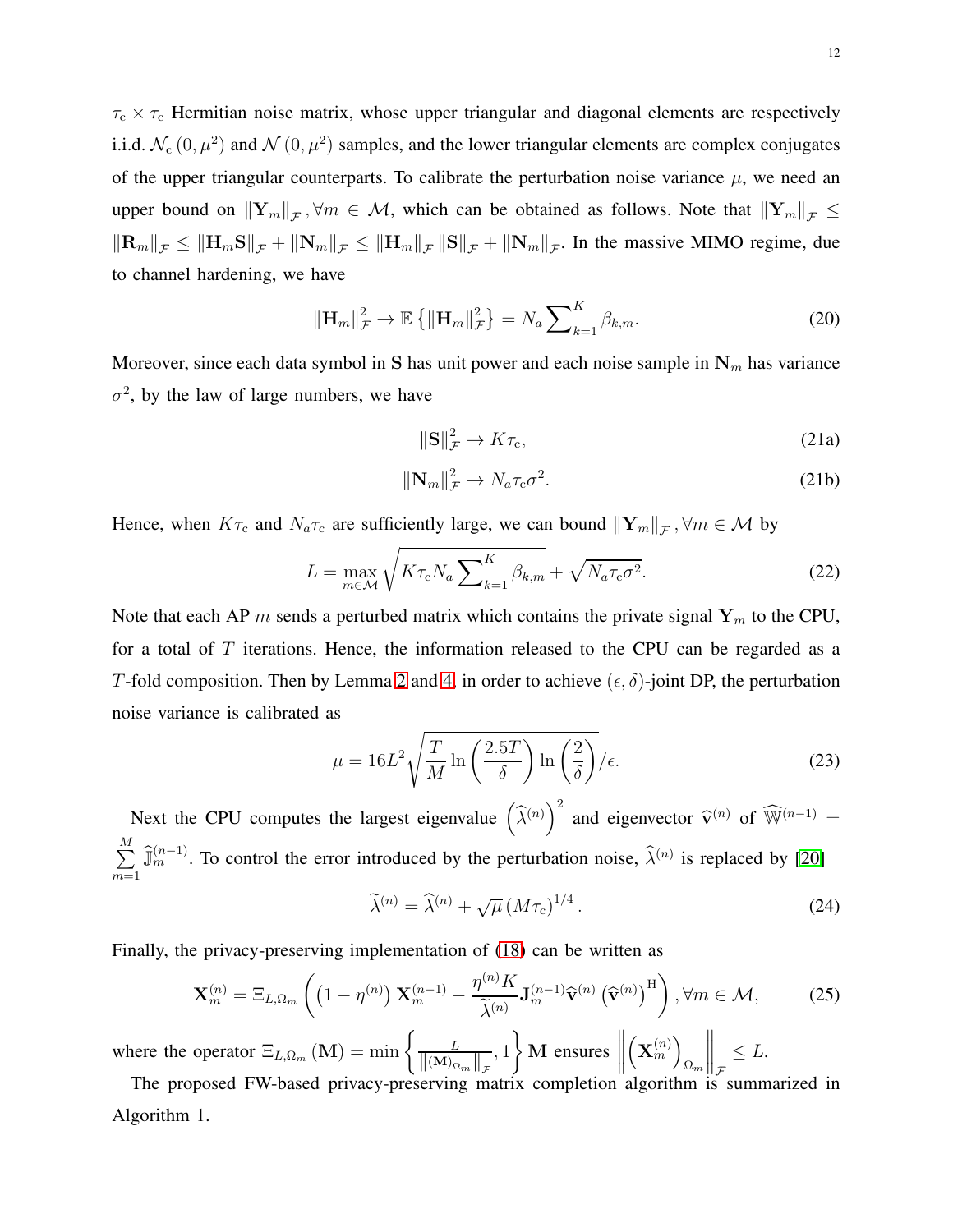# *C. SVD-based Privacy-preserving Matrix Completion Algorithm*

Here we consider another approach to low-rank matrix completion based on singular value decomposition (SVD) that yields a solution with bounded error [\[23\]](#page-29-10). It first trims  $Y$  to obtain  $\widetilde{Y}$  by setting to zero all rows with more than  $2N_r\tau_c/N_a$  non-zero entries, where recall that  $N_r$ is the number of RF chains at each AP, i.e., the number of non-zero elements in each column of **Y**. Then it performs SVD on  $\tilde{Y}$  and denotes  $V_K \in \mathbb{C}^{\tau_c \times K}$  as the matrix consisting of the right singular vectors corresponding to the  $K$  largest singular values. Finally, the completed matrix is given by

<span id="page-12-0"></span>
$$
\widehat{\mathbf{X}} = \frac{N_a}{N_r} \widetilde{\mathbf{Y}} \mathbf{V}_K \mathbf{V}_K^{\mathrm{H}}.
$$
\n(26)

It is clear that rank  $(\hat{\mathbf{X}}) = K$ .

Note that  $V_K$  can also be obtained as the eigenvectors corresponding to the K largest eigenvalues of  $\widetilde{\mathbf{Y}}^{\text{H}}\widetilde{\mathbf{Y}} = \sum_{i=1}^{M}$  $\sum_{m=1}$   $\overline{Y}_m^H \overline{Y}_m$ , where  $\overline{Y}_m^H \overline{Y}_m$  is computed at AP m and then sent to the CPU. However, because  $\mathbb{J}_m = \tilde{\mathbf{Y}}_m^H \tilde{\mathbf{Y}}_m$  contains the private data  $\mathbf{Y}_m$ , it should not be sent directly from AP  $m$  to the CPU. Similarly, we also add Gaussian noise to perturb it. Hence, the released data from each AP m to the CPU is  $\hat{\mathbb{J}}_m = \mathbb{J}_m + \mathbf{G}_m$ , where  $\mathbf{G}_m$  is a  $\tau_c \times \tau_c$  Hermitian noise matrix, whose upper triangular and diagonal elements are respectively i.i.d.  $\mathcal{N}_c(0, \nu^2)$ and  $\mathcal{N}(0, \nu^2)$  samples, and the lower triangular elements are complex conjugates of the upper triangular counterparts. Hence, the variance of total perturbation noise at the CPU is  $M\nu^2$ . By Lemma [4,](#page-7-0) in order to achieve  $(\epsilon, \delta)$ -joint DP,  $\nu$  is calibrated as

<span id="page-12-1"></span>
$$
\nu = L^2 \sqrt{\frac{2}{M} \ln \left( \frac{1.25}{\delta} \right)} / \epsilon.
$$
 (27)

Then the CPU computes the K largest eigenvectors of  $\widehat{V}_K$  of the matrix  $\widehat{W} = \sum_{i=1}^{M}$  $\sum_{m=1}$   $\widehat{\mathbb{J}}_m$  and broadcasts it to all APs. Hence, [\(26\)](#page-12-0) can be implemented in a privacy-preserving form as

<span id="page-12-2"></span>
$$
\widehat{\mathbf{X}}_{m} = \frac{N_a}{N_r} \widetilde{\mathbf{Y}}_{m} \widehat{\mathbf{V}}_{K} \widehat{\mathbf{V}}_{K}^{\mathrm{H}}, \quad \forall m \in \mathcal{M}.
$$
\n(28)

The proposed SVD-based privacy-preserving matrix completion algorithm is summarized in Algorithm 2.

## *D. Computational Complexity and Communication Overhead*

For both Algorithm 1 and Algorithm 2, the computations  $A_m^{\text{L},1}$  and  $A_m^{\text{L},2}$  at each AP m involve only additions and multiplications. The computation  $A<sup>G</sup>$  at the CPU in Algorithm 1 involves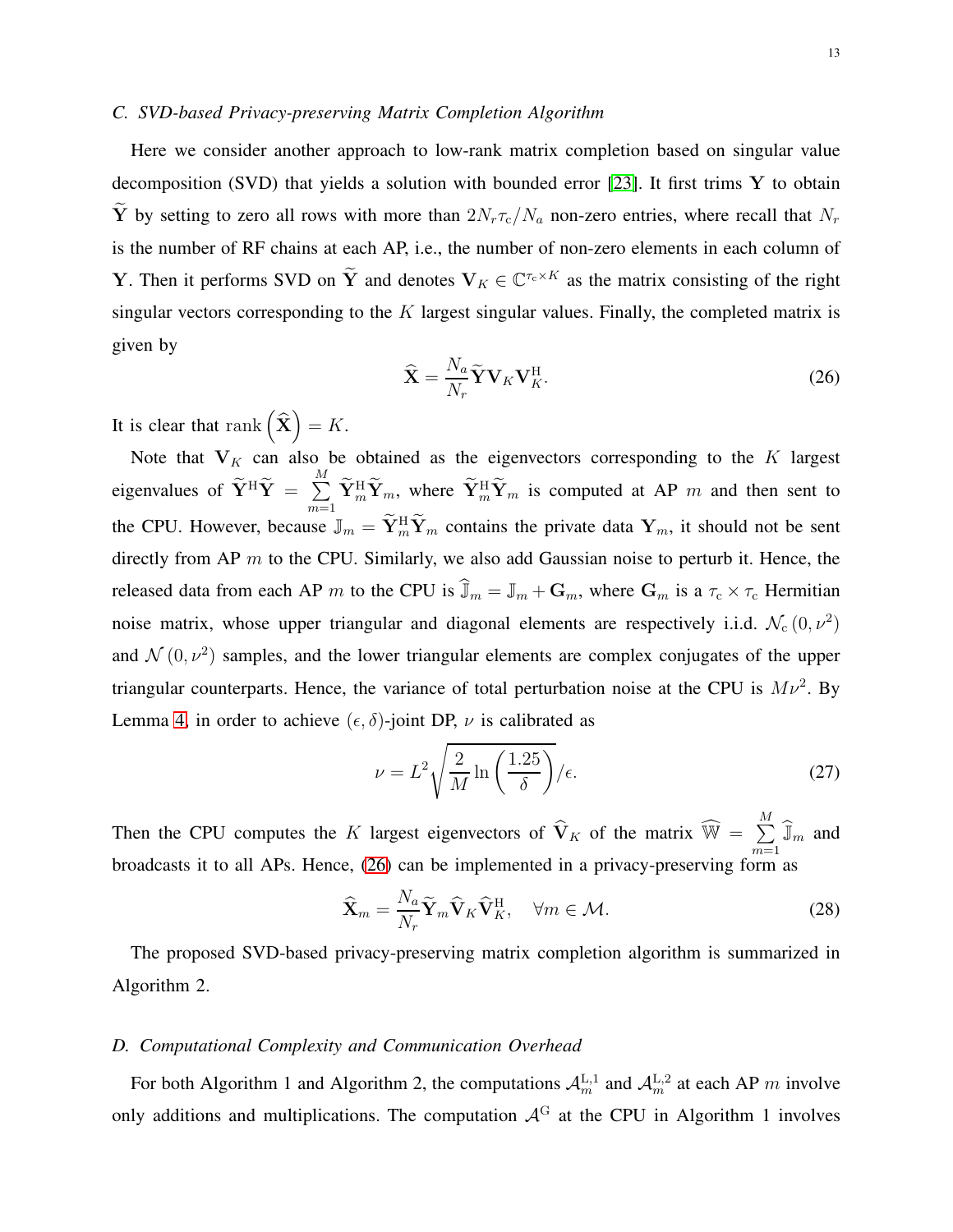# Algorithm 2: SVD-based Privacy-preserving Matrix Completion Algorithm

- **Input:** Privacy parameters  $(\epsilon, \delta)$ , number of users K, sampled matrix  $Y_m$  in each AP m, bound L on  $\|\mathbf{Y}_m\|_{\mathcal{F}}$ , number of APs M, number of time slots  $\tau_c$ **Output:**  $\widehat{\mathbf{X}}_m, \forall m \in \mathcal{M}$
- 1 Set  $\nu$  given by [\(27\)](#page-12-1)
- 2  $\mathcal{A}_m^{\text{L},1}$ : AP m trims  $\mathbf{Y}_m$  to obtain  $\mathbf{Y}_m$ , then computes  $\mathbb{J}_m = \mathbf{Y}_m^{\text{H}} \mathbf{Y}_m$  and sends  $\widehat{\mathbb{J}}_m = \mathbb{J}_m + \mathbf{G}_m$  to the CPU
- 3  $\mathcal{A}^G$ : CPU receives  $\widehat{J}_m$  from each AP m and computes the K largest eigenvectors  $\widehat{V}_K$  of  $\widehat{\mathbb{W}} = \sum_{i=1}^M$  $\sum_{m=1}$   $\widehat{\mathbb{J}}_m$ . Then  $\widehat{\mathbf{V}}_K$  is broadcast to all APs
- 4  $\mathcal{A}_{m}^{\text{L},2}$ : AP *m* computes  $\mathbf{\hat{X}}_{m}$  according to [\(28\)](#page-12-2)

computing the largest eigen component of an  $\tau_c \times \tau_c$  matrix in each iteration, for a total of T iterations; whereas in Algorithm 2,  $A<sup>G</sup>$  involves computing the K largest eigen components of an  $\tau_c \times \tau_c$  matrix only once.

We next compare the communication overheads of the two algorithms. For Algorithm 1, in each iteration, each AP sends the  $\tau_c \times \tau_c$  matrix  $\widehat{\mathbb{J}}_m^{(n)}$  to the CPU; and the CPU broadcasts the scalar  $\lambda^{(n)}$  and the  $\tau_c \times 1$  vector  $\hat{\mathbf{v}}^{(n)}$  to all APs, for a total of T iterations. For Algorithm 2, each AP sends the  $\tau_c \times \tau_c$  matrix  $\widehat{J}_m$  to the CPU only once; and the CPU broadcasts the  $\tau_c \times K$ matrix  $\widehat{V}_K$  to all APs only once. Hence the ratio of the broadcast overhead from the CPU to all APs between Algorithms 1 and 2 is  $T : K$ ; and the ratio of the unicast overhead from each AP to the CPU is  $T:1$ .

## IV. PRIVACY AND ESTIMATION ERROR TRADEOFF ANALYSIS

In this section, we first show that both Algorithms 1 and 2 are  $(\epsilon, \delta)$ -joint differentially private. We then provide their channel estimation error bounds in terms of the privacy parameters.

## *A. Privacy Analysis*

*Theorem 1:* Algorithm 1 is  $(\epsilon, \delta)$ -joint differentially private.

*Proof:* First, we prove that in each iteration, the information released to the CPU is differentially private. Specifically, the received signal by the CPU at the  $n$ -th iteration is

$$
\sum_{m=1}^{M} \hat{\mathbb{J}}_{m}^{(n-1)} = \sum_{m=1}^{M} \mathbb{E}_{m}^{(n-1)} + \sum_{m=1}^{M} \mathbf{G}_{m}^{(n-1)},
$$
\n(29)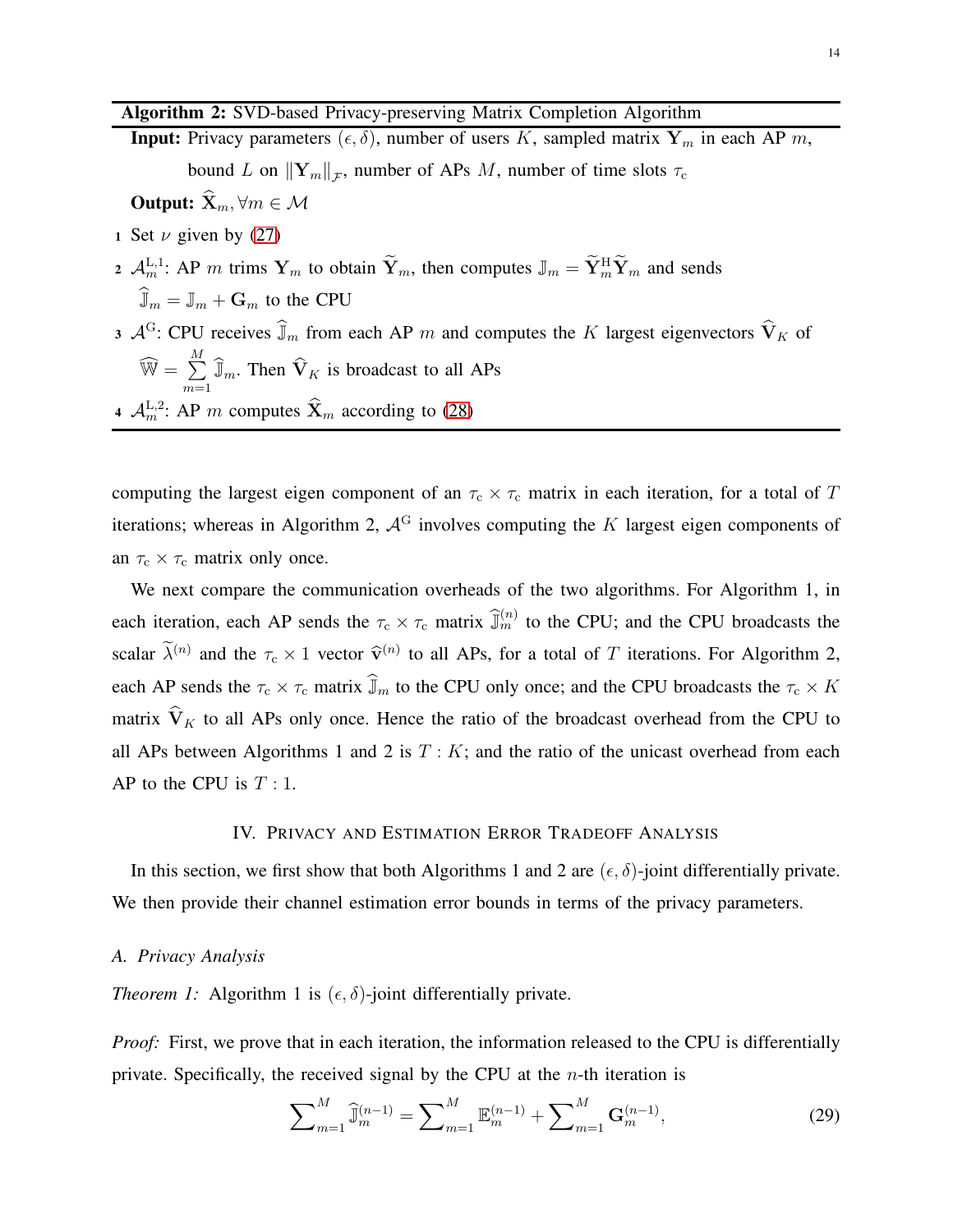where  $\sum_{m=1}^{M} G_m^{(n-1)}$  is the total perturbation noise from the APs, which is a Hermitian matrix. Its upper triangular and diagonal elements are respectively i.i.d.  $\mathcal{N}_c(0, M\mu^2)$  and  $\mathcal{N}(0, M\mu^2)$ samples, and the lower triangular elements are complex conjugates of the upper triangular counterparts, where

$$
M\mu^{2} = \frac{(4L^{2})^{2} 2 \ln(1.25/\frac{\delta}{2T})}{(\epsilon/\sqrt{8T \ln(2/\delta)})^{2}}.
$$
\n(30)

Recall that  $\sum_{m=1}^{M} \mathbb{J}_{m}^{(n-1)} = \sum_{m=1}^{M} (\mathbf{J}_{m}^{(n-1)})^{\text{H}} \mathbf{J}_{m}^{(n-1)}$  with  $\mathbf{J}_{m}^{(n-1)} = (\mathbf{X}_{m}^{(n-1)})^{\text{H}}$  $_{\Omega_m}$  –  $\mathbf{Y}_m$ ; and for each AP  $m \in \mathcal{M}$ , we have  $\|\mathbf{Y}_m\|_{\mathcal{F}} \leq L$  and  $\begin{tabular}{|c|c|c|} \hline \quad \quad & \quad \quad & \quad \quad \\ \hline \quad \quad & \quad \quad & \quad \quad \\ \hline \quad \quad & \quad \quad & \quad \quad \\ \hline \quad \quad & \quad \quad & \quad \quad \\ \hline \end{tabular}$  $\left(\mathbf{X}_{m}^{(n-1)}\right)$  $\Omega_m$  $\left\| \right\|_{\mathcal{F}} \leq L$ . Hence, the  $\ell_2$ -sensitivity of the signal  $\sum_{m=1}^{M} \mathbb{J}_{m}^{(n-1)}$  is  $4L^2$ . Then according to Lemma [4,](#page-7-0) the information released to the CPU at the *n*-th iteration,  $\sum_{m=1}^{M} \hat{\mathbb{J}}_m^{(n)}$ , is  $(\epsilon/\sqrt{8T \ln(2/\delta)}, \delta/2T)$ -differentially private. The CPU computes the dominant eigen components of the differentially private  $\sum_{m=1}^{M} \hat{J}_m^{(n)}$  and by Lemma [1,](#page-6-1) the obtained  $\tilde{\lambda}^{(n)}$  and  $\hat{\mathbf{v}}^{(n)}$  are also  $(\epsilon/\sqrt{8T \ln(2/\delta)}, \delta/2T)$ -differentially private. From Line 5 in Algorithm 1, each AP m computes  $X_m^{(n)}$  using differentially private  $\widetilde{\lambda}^{(n)}$  and  $\widehat{\mathbf{v}}^{(n)}$  and its local signal as input. By Lemma 3,  $\mathbf{X}_m^{(n)}$  is then  $(\epsilon/\sqrt{8T \ln(2/\delta)}, \delta/2T)$ -joint differentially private.

Finally, because  $\widehat{\mathbf{X}}_m = \mathbf{X}_m^{(T)}$  is the result of a T-fold composition of  $(\epsilon/\sqrt{8T \ln{(2/\delta)}}, \delta/2T)$ -joint differentially private algorithms, by Lemma [2,](#page-6-0)  $\hat{\mathbf{X}}_m$ ,  $\forall m \in \mathcal{M}$  satisfy  $(\epsilon, \delta)$ -joint DP.  $\Box$ 

Similar privacy analysis can be carried out for Algorithm 2 and we arrive at the following result.

*Theorem 2:* Algorithm 2 is  $(\epsilon, \delta)$ -joint differentially private.

Hence in both matrix completion algorithms, by adding Gaussian noise with calibrated variance to perturb the released information from the APs to the CPU, joint differential privacy can be achieved. However, the perturbation noise inevitably increases the matrix completion error and therefore the channel estimation error. Next, we will provide an analysis on the estimation error bounds for Algorithms 1 and 2. In particular, for both algorithms, we will show that the estimation error decreases with the increase of the data payload size  $\tau_d$ .

## *B. Error Bounds and Scaling Laws for Channel Estimation*

The error bounds for the FW and SVD-based noisy matrix completions are provided in [\[19\]](#page-29-7) and [\[23\]](#page-29-10) respectively, both of which do not consider privacy. [\[20\]](#page-29-9) gives the error bounds for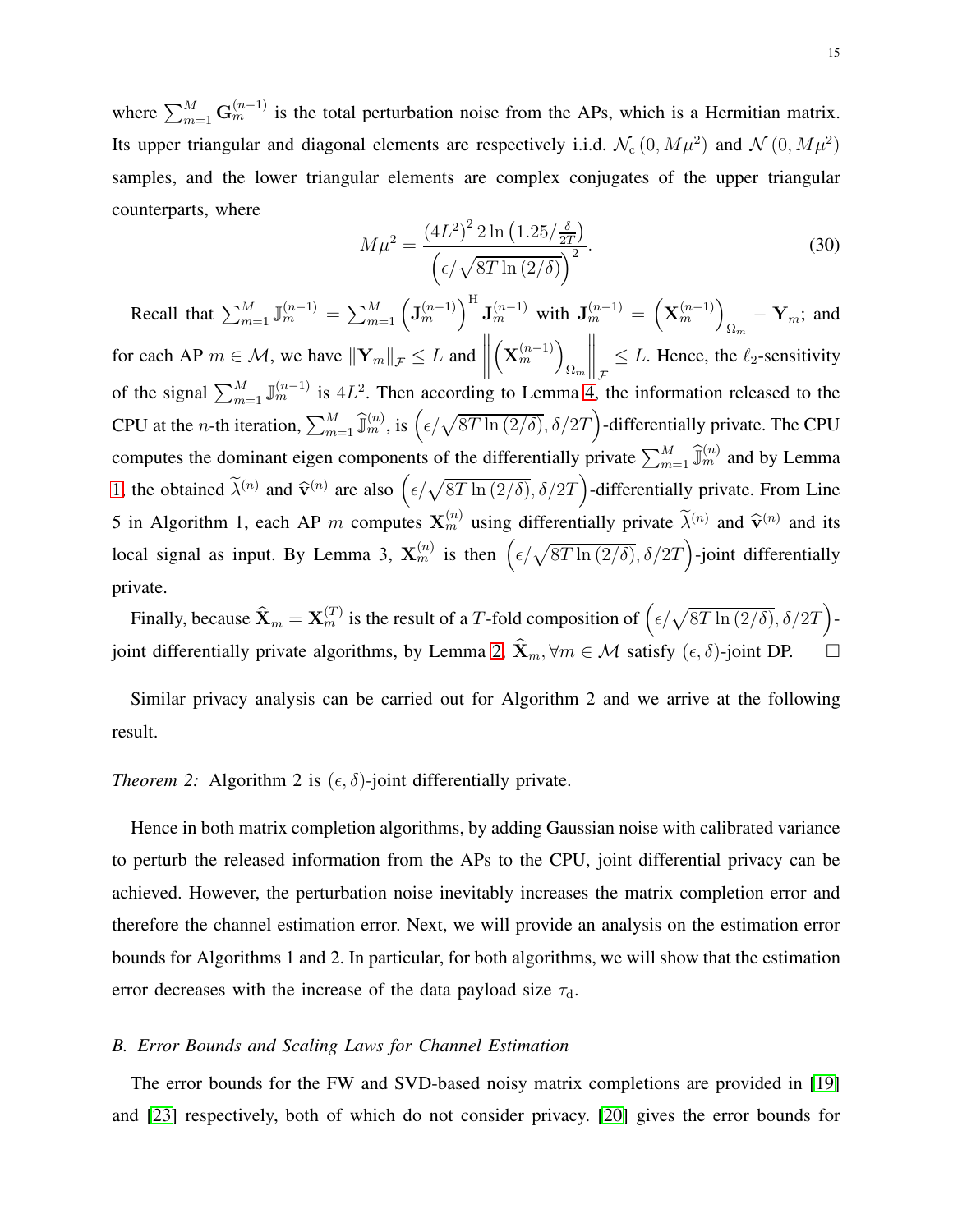both FW and SVD-based differentiately private matrix completions, but the matrix is noise-free. Here we analyze the error bounds for differentiately private noisy matrix completions.

*1) Error Bound and Scaling Law of Algorithm 1:* The key step of Algorithm 1 in [\(25\)](#page-11-2) can be rewritten in terms of the whole matrix as

<span id="page-15-0"></span>
$$
\mathbf{X}^{(n)} = \Xi_{L,\Omega}\left( \left(1 - \eta^{(n)}\right) \mathbf{X}^{(n-1)} - \frac{\eta^{(n)} K}{\widetilde{\lambda}^{(n)}} \mathbf{J}^{(n-1)} \widehat{\mathbf{v}}^{(n)} \left(\widehat{\mathbf{v}}^{(n)}\right)^{\mathrm{H}} \right). \tag{31}
$$

Following Lemma D.5 in [\[20\]](#page-29-9), the projection operator  $\Xi_{L,\Omega}$  does not introduce additional error. Hence, we will ignore it in the following analysis. Comparing [\(31\)](#page-15-0) and [\(16\)](#page-9-2), we can see that the privacy-preserving FW algorithm replaces  $O^{(n)} = -\frac{K}{\lambda^{(n)}} \mathbf{J}^{(n-1)} \mathbf{v}^{(n)} (\mathbf{v}^{(n)})^{\text{H}}$  in the original FW algorithm with  $\mathbf{Q}^{(n)} = -\frac{K}{\tilde{\lambda}^{(n)}} \mathbf{J}^{(n-1)} \hat{\mathbf{v}}^{(n)} \left( \hat{\mathbf{v}}^{(n)} \right)^{\text{H}}$ . To quantify the additional error caused by this replacement, we first provide the following two lemmas, which are generalizations of Lemma D.4 in [\[20\]](#page-29-9) and Theorem 1 in [\[24\]](#page-29-11) to the case of noisy matrix completion.

<span id="page-15-3"></span>*Lemma 5:* The following bound holds with high probability <sup>[1](#page-15-1)</sup>

$$
\left\langle \mathbf{Q}^{(n)}, \frac{1}{|\Omega|} \mathbf{J}^{(n-1)} \right\rangle_{\mathcal{F}} - \left\langle \mathbf{O}^{(n)}, \frac{1}{|\Omega|} \mathbf{J}^{(n-1)} \right\rangle_{\mathcal{F}} \le O\left(\frac{K}{|\Omega|} \sqrt{\mu} \left(M\tau_c\right)^{1/4}\right), \forall n. \tag{32}
$$

<span id="page-15-2"></span>*Proof:* See Appendix A.

*Lemma 6:* If the update of  $X^{(n)}$  in [\(16\)](#page-9-2) is modified as

<span id="page-15-4"></span>
$$
\mathbf{X}^{(n)} = (1 - \eta^{(n)}) \mathbf{X}^{(n-1)} + \eta^{(n)} \mathbf{W}^{(n)},
$$
\n(33)

where  $\mathbf{W}^{(n)}$  satisfies  $\left\| \mathbf{W}^{(n)} \right\|_{\text{nuc}} \leq K$ ,  $\forall n$  and

<span id="page-15-5"></span>
$$
\left\langle \mathbf{W}^{(n)}, \frac{1}{|\Omega|} \mathbf{J}^{(n-1)} \right\rangle_{\mathcal{F}} - \left\langle \mathbf{O}^{(n)}, \frac{1}{|\Omega|} \mathbf{J}^{(n-1)} \right\rangle_{\mathcal{F}} \le \gamma, \forall n,
$$
\n(34)

where  $\langle \mathbf{A}, \mathbf{B} \rangle_{\mathcal{F}} = \text{tr} \left( \mathbf{A}^{\text{H}} \mathbf{B} \right)$  is the Frobenius inner product. Then for  $n = T$ , we have

<span id="page-15-6"></span>
$$
\frac{1}{|\Omega|} \|(\mathbf{X}^{(T)})_{\Omega} - \mathbf{Y}\|_{\mathcal{F}}^2 \le 4\gamma + \frac{K^2}{|\Omega|} + \frac{K^2}{|\Omega|T} + \sigma^2.
$$
 (35)

*Proof:* See Appendix B.

Using Lemmas [6](#page-15-2) and [5,](#page-15-3) we can then obtain the error bound for Algorithm 1 as follows.

<span id="page-15-1"></span><sup>&</sup>lt;sup>1</sup>"with high probability" means with probability  $1 - 1/\tau_c^{(\Theta(1))}$ .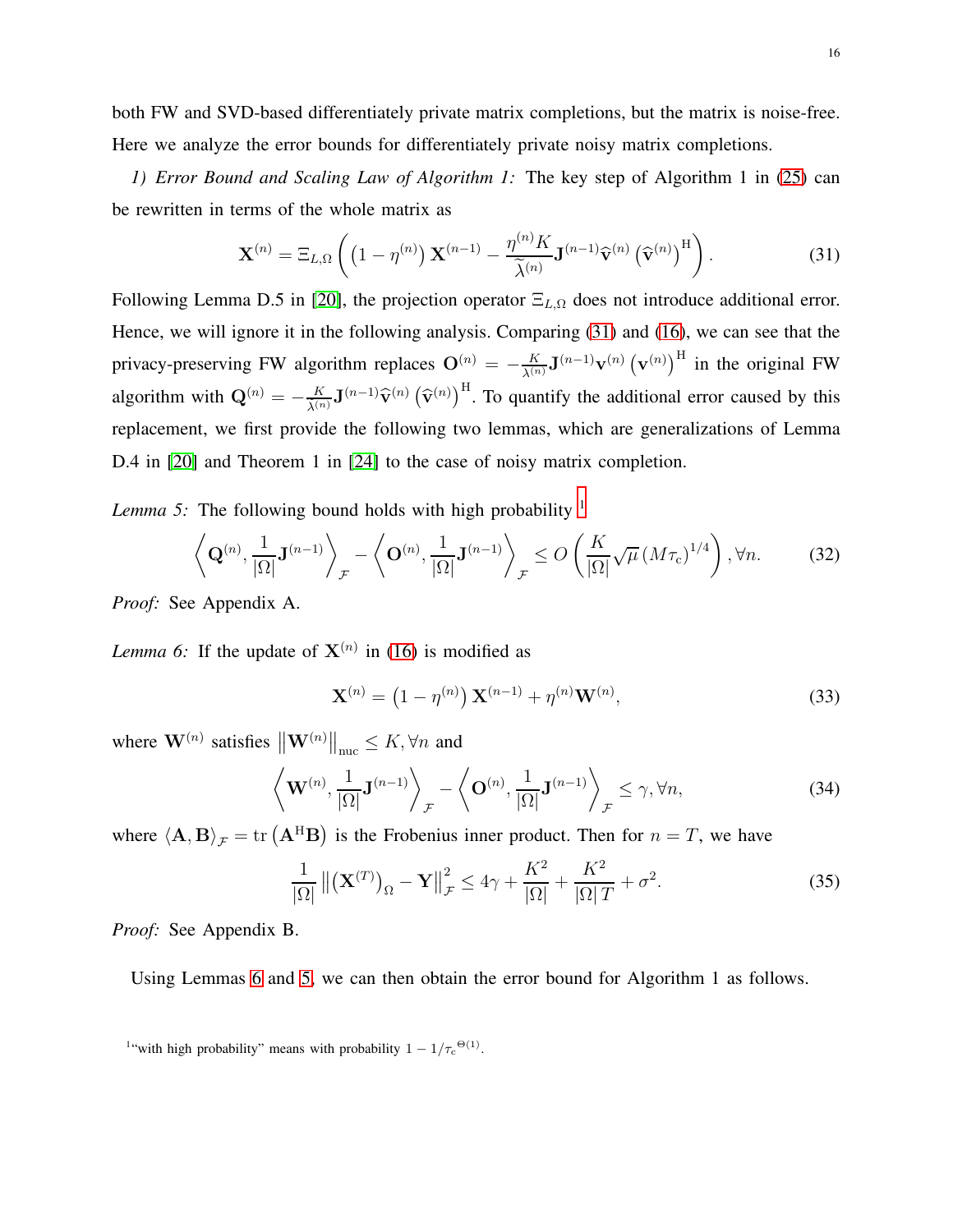*Theorem 3:* Denote  $\hat{\mathbf{X}} = \mathbf{X}^{(T)}$  as the output of Algorithm 1. Then the following error bound on the observed entries in  $\Omega$  holds with high probability

<span id="page-16-0"></span>
$$
\frac{1}{|\Omega|} \left\| \left( \widehat{\mathbf{X}} \right)_{\Omega} - (\mathbf{X})_{\Omega} \right\|_{\mathcal{F}}^2 = O \left( \frac{4K}{|\Omega|} \sqrt{\mu} \left( M \tau_c \right)^{1/4} + \frac{K^2}{|\Omega|} + \frac{K^2}{|\Omega| T} + 2\sigma^2 \right). \tag{36}
$$

Furthermore, the generalization error  $\mathcal{E}(\hat{\mathbf{X}}) = \frac{1}{MN}$  $MN_a\tau_c$  $\left\| \widehat{\mathbf{X}}-\mathbf{X}\right\|$ 2 is bounded as follows with  $\mathcal{F}$ high probability

<span id="page-16-1"></span>
$$
\mathcal{E}\left(\widehat{\mathbf{X}}\right) = \widetilde{O}\left(\frac{4K}{|\Omega|}\sqrt{\mu}\left(M\tau_c\right)^{1/4} + \frac{K^2}{|\Omega|} + \frac{K^2}{|\Omega|T} + 2\sigma^2 + \sqrt{\frac{T\left(MN_a + \tau_c\right)}{|\Omega|}}\right),\tag{37}
$$

where  $\tilde{O}(\cdot)$  hides poly-logarithmic terms in  $MN_a$  and  $\tau_c$ . When the number of iterations is chosen as  $T = O\left(\frac{K^{4/3}}{\sqrt{O(N)}\right)^{1/3}}\right)$  $(|\Omega|(MN_a+\tau_c))^{1/3}$ ), we can obtain the generalization error bound as

<span id="page-16-2"></span>
$$
\mathcal{E}\left(\widehat{\mathbf{X}}\right) = \widetilde{O}\left(\frac{4K}{|\Omega|}\sqrt{\mu}\left(M\tau_c\right)^{1/4} + \frac{K^2}{|\Omega|} + 2\sigma^2 + \frac{2K^{2/3}\left(MN_a + \tau_c\right)^{1/3}}{|\Omega|^{2/3}}\right). \tag{38}
$$

*Proof:* Since  $\mathbf{Q}^{(n)} = -\frac{K}{\tilde{\lambda}^{(n)}} \mathbf{J}^{(n-1)} \hat{\mathbf{v}}^{(n)} \left( \hat{\mathbf{v}}^{(n)} \right)^{\text{H}}$  is rank-one, we have  $\left\| \mathbf{Q}^{(n)} \right\|_{\text{nuc}} = \left\| \mathbf{Q}^{(n)} \right\|_{\mathcal{F}}$ , and  $\left\Vert \mathbf{Q}^{\left( n\right) }\right\Vert$ 2  $\frac{2}{\mathcal{F}} = \text{tr} \left( \left( \mathbf{Q}^{(n)} \right)^{\text{H}} \mathbf{Q}^{(n)} \right)$ =  $K^2$  $\frac{K^{2}}{\left(\widetilde{\lambda}^{(n)}\right)^{2}}\text{tr}\left(\widehat{\mathbf{v}}^{(n)}\left(\widehat{\mathbf{v}}^{(n)}\right)^{\text{H}}\left(\mathbf{J}^{(n-1)}\right)^{\text{H}}\mathbf{J}^{(n-1)}\widehat{\mathbf{v}}^{(n)}\left(\widehat{\mathbf{v}}^{(n)}\right)^{\text{H}}\right)$  $= K^2$  $\left(\widehat{\mathbf{v}}^{(n)}\right)^{\mathrm{H}}\left(\mathbf{J}^{(n-1)}\right)^{\mathrm{H}}\mathbf{J}^{(n-1)}\widehat{\mathbf{v}}^{(n)}$  $\left(\widetilde{\lambda}^{(n)}\right)^2$  $\left(\widehat{\mathbf{v}}^{(n)}\right)^{\text{H}} \widehat{\mathbf{v}}^{(n)}$  $= K^2$  $\left\Vert \mathbf{J}^{(n-1)}\mathbf{\widehat{v}}^{(n)}\right\Vert _{\mathcal{I}}^{2}$ F  $\frac{111}{(\widetilde{\lambda}^{(n)})^2}.$ (39)

According to Lemma D.2 in [\[20\]](#page-29-9), the following holds with high probability

$$
\left\| \mathbf{J}^{(n-1)} \widehat{\mathbf{v}}^{(n)} \right\|_{\mathcal{F}} \leq \widehat{\lambda} + O\left(\sqrt{\mu} \left(M\tau_{\rm c}\right)^{1/4}\right). \tag{40}
$$

Hence, according to the definition of  $\tilde{\lambda}^{(n)}$  in [\(24\)](#page-11-1), with high probability, we have  $\|\mathbf{Q}^{(n)}\|_{\text{nuc}} \leq$  $K, \forall n$ . Then by Lemma [5](#page-15-3) and Lemma [6,](#page-15-2) the following holds with high probability

$$
\frac{1}{|\Omega|} \left\| \left( \widehat{\mathbf{X}} \right)_{\Omega} - \mathbf{Y} \right\|_{\mathcal{F}}^2 = O \left( \frac{4K}{|\Omega|} \sqrt{\mu} \left( M \tau_c \right)^{1/4} + \frac{K^2}{|\Omega|} + \frac{K^2}{|\Omega| T} + \sigma^2 \right). \tag{41}
$$

Due to the triangular inequality property, we have

$$
\left\| \left( \hat{\mathbf{X}} \right)_{\Omega} - (\mathbf{X})_{\Omega} \right\|_{\mathcal{F}}^2 \le \left( \left\| \left( \hat{\mathbf{X}} \right)_{\Omega} - \mathbf{Y} \right\|_{\mathcal{F}} + \left\| \mathbf{Y} - (\mathbf{X})_{\Omega} \right\|_{\mathcal{F}} \right)^2
$$
  
\n
$$
\le 2 \left\| \left( \hat{\mathbf{X}} \right)_{\Omega} - \mathbf{Y} \right\|_{\mathcal{F}}^2 + 2 \left\| \mathbf{Y} - (\mathbf{X})_{\Omega} \right\|_{\mathcal{F}}^2.
$$
\n(42)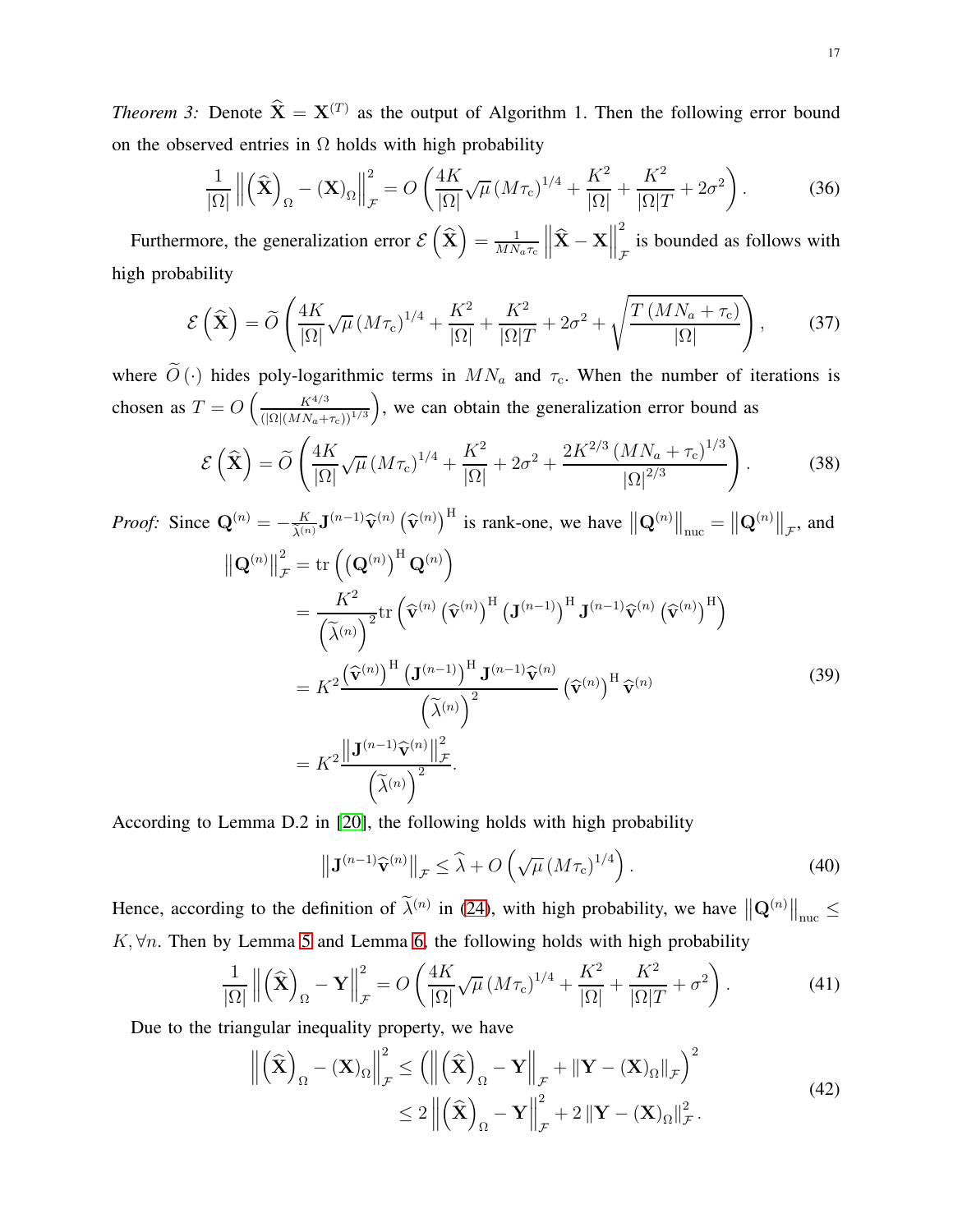Note that  $\|\mathbf{Y} - (\mathbf{X})_{\Omega}\|_{\mathcal{F}}^2 = \|(\mathbf{N})_{\Omega}\|_{\mathcal{F}}^2 \to |\Omega| \sigma^2$  when  $|\Omega| = MN_r \tau_c$  is large. Hence, with high probability [\(36\)](#page-16-0) holds.

Note that [\(36\)](#page-16-0) gives the error bound on observed entries in  $Ω$ . Using Theorem 1 in [\[25\]](#page-29-12), we can then generalize the error bound to the entire matrix  $\hat{\mathbf{X}}$  given by [\(37\)](#page-16-1). It can be seen that the third term in [\(37\)](#page-16-1) decreases with  $T$ , while the last term increases with  $T$ . By setting these two terms as the same order, we obtain  $T = O\left(\frac{K^{4/3}}{\sqrt{O(NM)/3}}\right)$  $(|\Omega|(MN_a+\tau_c))^{1/3}$ ), and the corresponding generalization error bound in [\(38\)](#page-16-2).

*Remark 1:* To achieve stronger privacy level, i.e., smaller  $\epsilon$  and/or  $\delta$ , the perturbation noise variance  $\mu$  in [\(23\)](#page-11-0) will increase, which in turn increases the matrix completion error according to [\(37\)](#page-16-1).

Note that the matrix completion error in [\(38\)](#page-16-2) has two sources: the first term is due to the perturbation noise added to achieve DP, and the other terms are the error inherent to the FW algorithm. Both error sources contribute to the channel estimation error through [\(12\)](#page-8-0). The following result shows that the channel estimation errors caused by both sources decreases with the increase of the payload size  $\tau_d$ , at different speed, for fixed pilot size  $\tau_p$ .

*Corollary 1:* For fixed privacy parameters  $\epsilon$  and  $\delta$ , and fixed pilot length  $\tau_p$ , the estimation error of the proposed privacy-preserving channel estimator that employs Algorithm 1 scales with the data payload size  $\tau_d$  as

$$
\left\| \widehat{\mathbf{H}}_m - \mathbf{H}_m \right\|_{\mathcal{F}}^2 = O\left(\tau_{\mathbf{d}}^{-1/3}\right). \tag{43}
$$

Moreover, the portion of the estimation error due to the perturbation noise added to preserve privacy scales as  $O(\tau_d^{-5/12})$ d .

*Proof:* Note that from [\(12\)](#page-8-0), for a given pilot matrix P, the channel estimation error at AP m satisfies 2  $\Omega$ 

<span id="page-17-0"></span>
$$
\left\| \widehat{\mathbf{H}}_{m} - \mathbf{H}_{m} \right\|_{\mathcal{F}}^{2} = \left\| \left( \widehat{\mathbf{X}}_{m, p} - \mathbf{X}_{m, p} \right) \mathbf{P}^{\dagger} \right\|_{\mathcal{F}}^{2} \n\leq \left\| \widehat{\mathbf{X}}_{m, p} - \mathbf{X}_{m, p} \right\|_{\mathcal{F}}^{2} \left\| \mathbf{P}^{\dagger} \right\|_{\mathcal{F}}^{2}.
$$
\n(44)

Now assuming that the matrix completion error is uniform among the entries of  $X$ , then we have

<span id="page-17-1"></span>
$$
\left\| \widehat{\mathbf{X}}_{m,p} - \mathbf{X}_{m,p} \right\|_{\mathcal{F}}^2 = \frac{1}{M} \frac{\tau_p}{\tau_p + \tau_d} \left\| \widehat{\mathbf{X}} - \mathbf{X} \right\|_{\mathcal{F}}^2.
$$
 (45)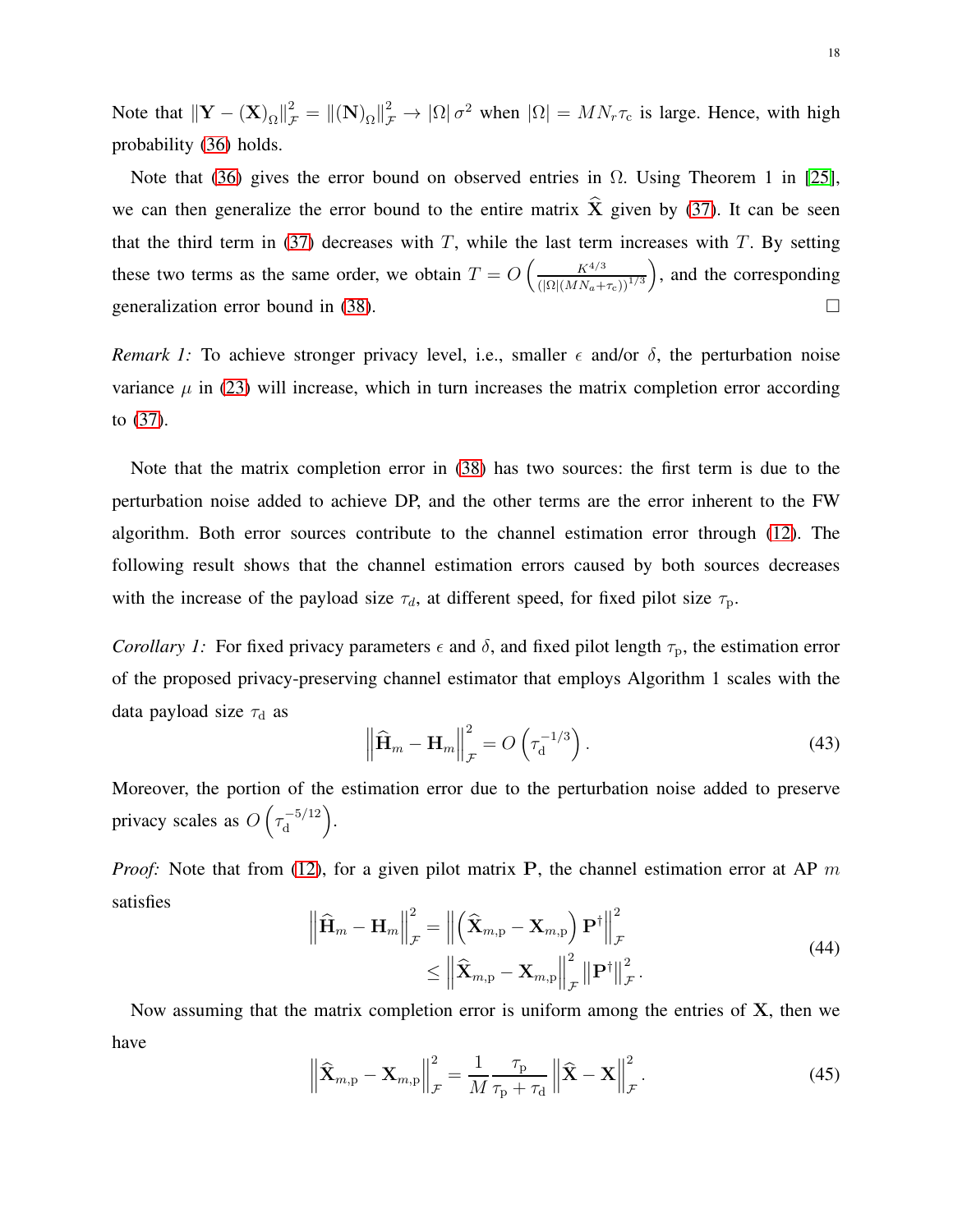For fixed privacy parameters  $\epsilon$  and  $\delta$ , and fixed pilot length  $\tau_p$ , when  $T = O\left(\frac{K^{4/3}}{(\text{col}(MN))}\right)$  $(|\Omega|(MN_a+\tau_c))^{1/3}$  , we have  $L = O(\sqrt{\tau_d})$  and  $\mu = O(\tau_d^{2/3})$ d hiding all other parameters and the logarithmic term  $\sqrt{\ln\left(\tau_{\rm d}^{-2/3}\right)}$ d ) according to [\(22\)](#page-11-3) and [\(23\)](#page-11-0), respectively. The term in [\(38\)](#page-16-2) that has  $\mu$  is due to the perturbation noise, and scales as  $O(\tau_d^{-5/12})$ d ) since  $|\Omega| = MN<sub>r</sub> \tau_c$ . In addition, the last term in [\(38\)](#page-16-2) scales as  $O\left(\tau_{\rm d}^{-1/3}\right)$ d ), which dominates the matrix completion error. Then by  $(44)$  and  $(45)$ , the statements of the corollary hold.

*2) Error Bound and Scaling Law of Algorithm 2:* The key step of Algorithm 2 in [\(28\)](#page-12-2) can be rewritten in terms of the whole matrix as

<span id="page-18-0"></span>
$$
\widehat{\mathbf{X}} = \frac{N_a}{N_r} \widetilde{\mathbf{Y}} \widehat{\mathbf{V}}_K \widehat{\mathbf{V}}_K^{\mathrm{H}}.
$$
\n(46)

Compared to the original SVD-based matrix completion in [\(26\)](#page-12-0), [\(46\)](#page-18-0) uses  $\hat{\Pi}_K = \hat{V}_K \hat{V}_K^H$  instead of  $\Pi_K = \mathbf{V}_K \mathbf{V}_K^{\text{H}}$ . Denote the K-th and  $(K + 1)$ -th singular values of  $\mathbf{\tilde{Y}}$  as  $\lambda_K$  and  $\lambda_{K+1}$ , respectively. When there is a large gap between  $\lambda_K^2$  and  $\lambda_{K+1}^2$ , the space spanned by the K largest eigenvectors of the noise-perturbed version of  $\widetilde{Y}^H\widetilde{Y}$ , i.e.,  $\widehat{W}$  is very close to the space spanned by the K largest right singular vectors of  $\tilde{Y}$  [\[26\]](#page-29-13). In massive MIMO with sufficiently large  $MN_a$ , such a large gap holds and then we have the following matrix completion error bound for Algorithm 2.

*Theorem 4:* If  $\lambda_K^2 - \lambda_{K+1}^2 = \omega \left( \nu \sqrt{M \tau_c} \right)$ , then the following error bound on the output  $\hat{X}$  of Algorithm 2 holds with high probability

<span id="page-18-2"></span>
$$
\frac{1}{\sqrt{MN_a\tau_c}} \left\| \widehat{\mathbf{X}} - \mathbf{X} \right\|_{\mathcal{F}} = O\left( \left( \frac{L^4 K^2 M N_a^3}{N_r^2 \tau_c^3} \right)^{1/4} + \frac{\sqrt{KN_a N_r \ln \tau_c \sigma^2}}{N_r \sqrt{\tau_c}} + \frac{\sqrt{N_a} L \nu \sqrt{KM \tau_c}}{N_r \sqrt{\tau_c} \omega \left( \nu \sqrt{M \tau_c} \right)} \right) \tag{47}
$$

*Proof:* Denoting  $\Psi = \frac{N_a}{N_r} \tilde{Y}$ , we can write

<span id="page-18-1"></span>
$$
\begin{aligned}\n\left\|\widehat{\mathbf{X}} - \mathbf{X}\right\|_{\mathcal{F}} &= \left\|\Psi\widehat{\mathbf{\Pi}}_{K} - \mathbf{X}\right\|_{\mathcal{F}} \\
&\leq \left\|\Psi\mathbf{\Pi}_{K} - \mathbf{X}\right\|_{\mathcal{F}} + \left\|\Psi\widehat{\mathbf{\Pi}}_{K} - \Psi\mathbf{\Pi}_{K}\right\|_{\mathcal{F}} \\
&\leq \left\|\Psi\mathbf{\Pi}_{K} - \mathbf{X}\right\|_{\mathcal{F}} + \left\|\Psi\right\|_{\mathcal{F}} \left\|\widehat{\mathbf{\Pi}}_{K} - \mathbf{\Pi}_{K}\right\|_{\mathcal{F}}.\n\end{aligned} \tag{48}
$$

First, according to Theorem 7 of [\[26\]](#page-29-13), if  $\lambda_K^2 - \lambda_{K+1}^2 = \omega \left(\nu \sqrt{M \tau_c}\right)$ , then with high probability

$$
\left\| \widehat{\mathbf{\Pi}}_K - \mathbf{\Pi}_K \right\|_2 = O\left( \frac{\nu \sqrt{M\tau_c}}{\omega \left( \nu \sqrt{M\tau_c} \right)} \right),\tag{49}
$$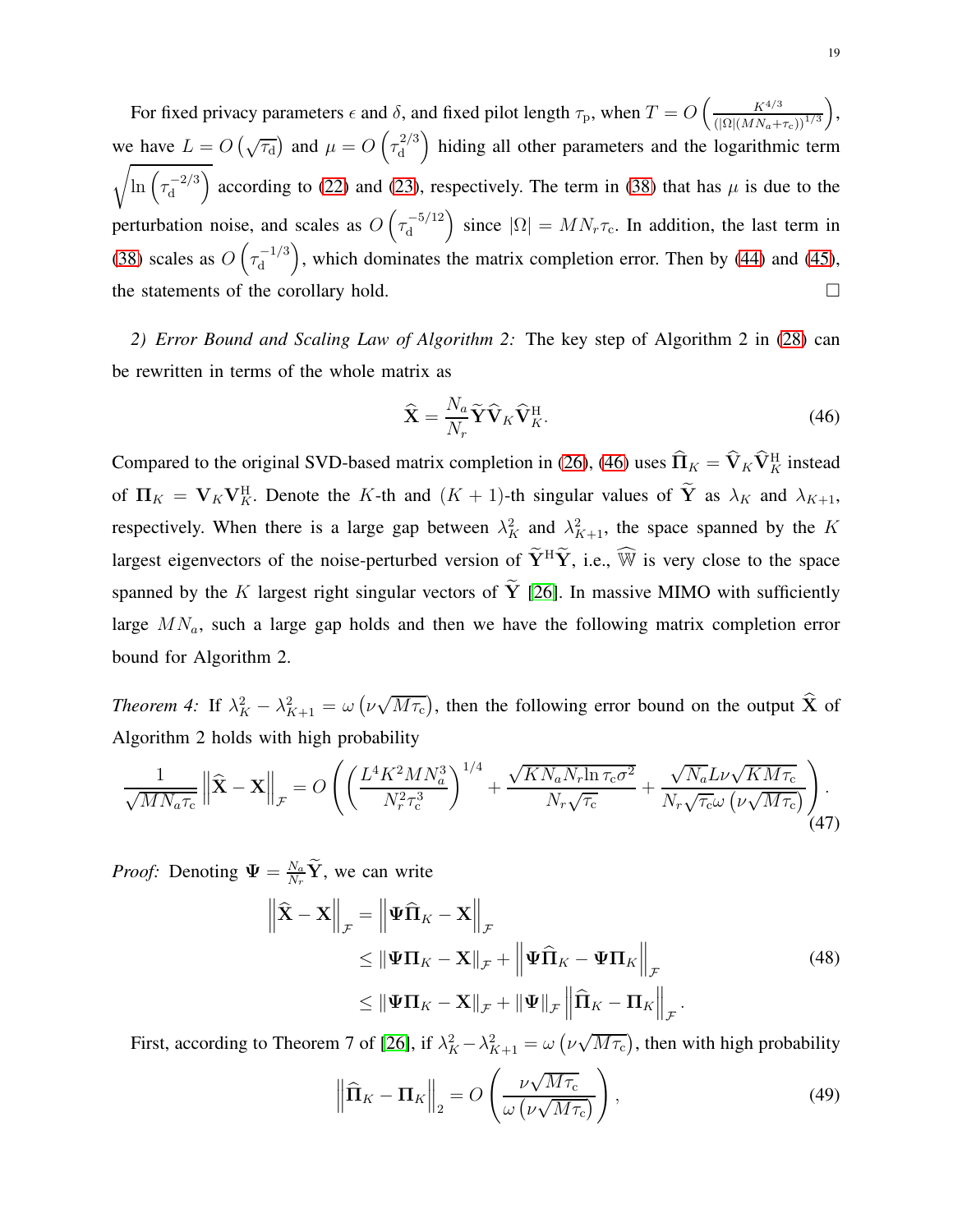and hence

<span id="page-19-0"></span>
$$
\left\| \widehat{\mathbf{\Pi}}_K - \mathbf{\Pi}_K \right\|_{\mathcal{F}} = O\left( \frac{\nu \sqrt{K M \tau_{\rm c}}}{\omega \left( \nu \sqrt{M \tau_{\rm c}} \right)} \right). \tag{50}
$$

Furthermore, we have

$$
\|\Psi\|_{\mathcal{F}} = \frac{N_a}{N_r} \left\| \widetilde{\mathbf{Y}} \right\|_{\mathcal{F}} \le \frac{N_a}{N_r} \|\mathbf{Y}\|_{\mathcal{F}} \le \frac{N_a}{N_r} \sqrt{M} L. \tag{51}
$$

Next, using Theorem 1.1 in [\[23\]](#page-29-10), with high probability, there exist constants  $c_0$  and  $c_1$  such that

$$
\frac{1}{\sqrt{MN_a\tau_c}} \left\| \Psi\Pi_K - \mathbf{X} \right\|_{\mathcal{F}} \le c_0 x_{\text{max}} \left( \frac{K^2 M N_a^3}{N_r^2 \tau_c^3} \right)^{1/4} + c_1 \frac{\sqrt{KN_a}}{N_r \sqrt{M\tau_c}} \left\| \left( \widetilde{\mathbf{N}} \right)_{\Omega} \right\|_2, \tag{52}
$$

where  $x_{\max} = \max_{(i,j)} |\mathbf{X}(i,j)|$  and  $\left(\widetilde{\mathbf{N}}\right)$ denotes the matrix obtained from  $(N)_{\Omega}$  after the trimming step. By using the Theorem 1.3 in [\[23\]](#page-29-10), with high probability, there exists a constant  $c_2$  such that

<span id="page-19-1"></span>
$$
\left\| \left( \widetilde{\mathbf{N}} \right)_{\Omega} \right\|_{2} \leq c_{2} \sigma \left( M N_{r} \log \tau_{c} \right)^{1/2}.
$$
 (53)

Plugging [\(50\)](#page-19-0)-[\(53\)](#page-19-1) and  $x_{\text{max}} \le L$  into [\(48\)](#page-18-1), we obtain [\(47\)](#page-18-2).

*Remark 2:* Since  $L = O(\sqrt{\tau_d})$  and  $\nu = O(\tau_d)$ , the sum of the first two terms in [\(47\)](#page-18-2) scales with  $\tau_{\rm d}$  as  $O(\tau_{\rm d}^{-1/4})$  $d_d^{-1/4}$ ), and the third term in [\(47\)](#page-18-2) represents the completion error caused by the perturbation noise, that scales as O  $\int \frac{\tau_{\rm d}^{3/2}}{1}$  $\omega\left(\tau_{\rm d}^{3/2}\right)$  $\overline{ }$ , which dominates the matrix completion error. Hence using [\(44\)](#page-17-0) and [\(45\)](#page-17-1), we arrive at the following corollary regarding the scaling of the channel estimation error by Algorithm 2 at AP m with respect to the data payload size  $\tau_d$ .

*Corollary 2:* For fixed privacy parameters  $\epsilon$  and  $\delta$ , and fixed pilot length  $\tau_p$ , the estimation error of the proposed privacy-preserving channel estimator that employs Algorithm 2 scales with the data payload size  $\tau_d$  as

$$
\left\| \widehat{\mathbf{H}}_m - \mathbf{H}_m \right\|_{\mathcal{F}} = O\left( \frac{\tau_{\rm d}^{3/2}}{\omega \left( \tau_{\rm d}^{3/2} \right)} \right). \tag{54}
$$

In summary, we see that for both Algorithms 1 and 2, the channel estimator error consists of a privacy independent component, that is due to the channel noise and matrix completion error, and a privacy-induced component, that is due to the perturbation noise. A higher privacy level leads to a higher privacy-induced channel estimation error, and vice versa. As the payload size increases, both error components decrease. However, for Algorithm 1, the channel estimation error is dominated by the privacy-independent component; whereas for Algorithm 2, it is dominated by the privacy-induced component.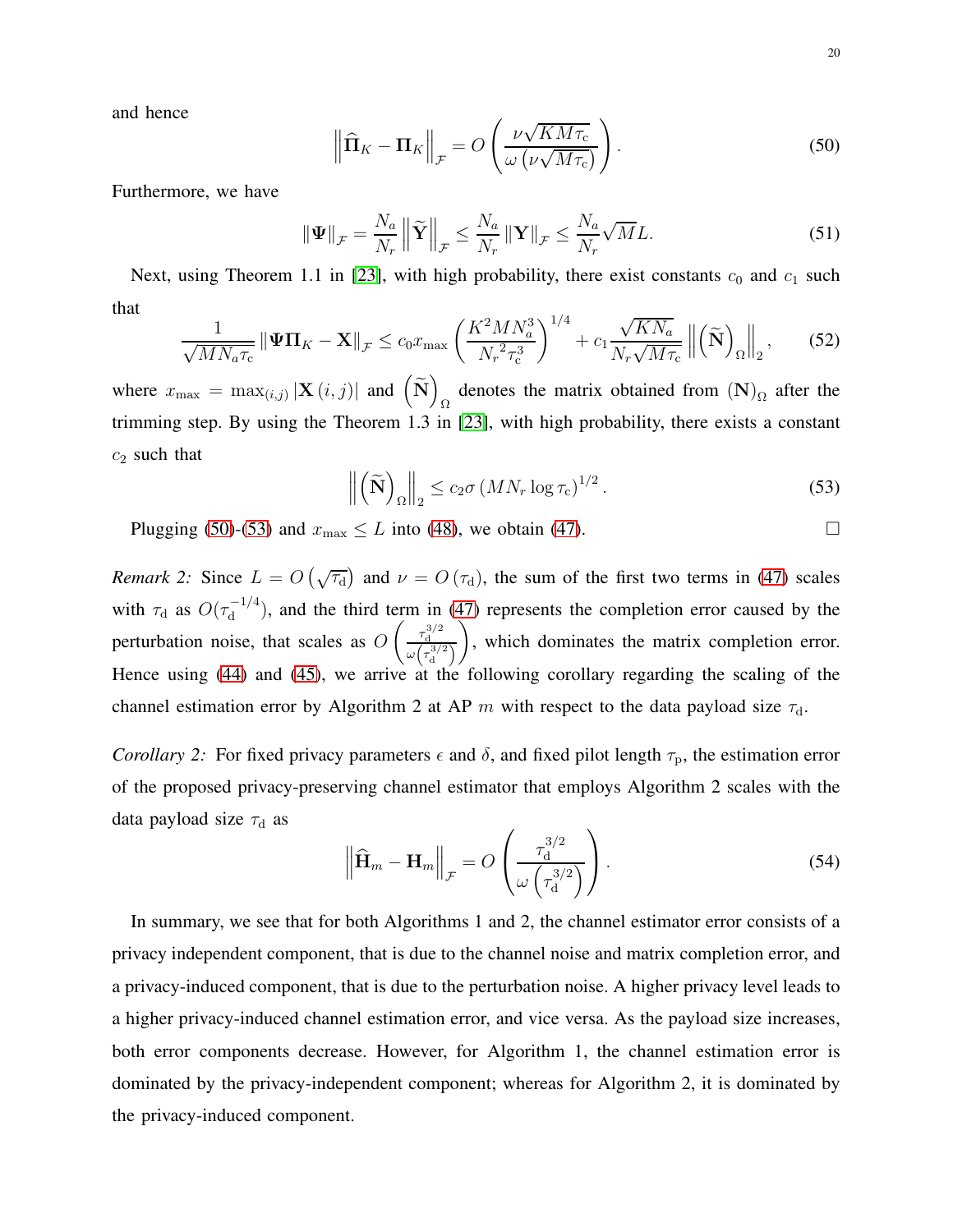| Parameter         | Meaning                                 | Value                          |  |
|-------------------|-----------------------------------------|--------------------------------|--|
| $\overline{M}$    | The number of APs                       | 100                            |  |
| K                 | The number of users                     | 5, 25                          |  |
| $N_a$             | The number of antennas at each AP       | 4                              |  |
| $N_r$             | The number of RF chains at each AP      | 2                              |  |
| $\sigma_{\rm sh}$ | The standard deviation of shadow fading | 8 dB                           |  |
| PL(d)             | The path loss with distance $d(m)$      | $36.8 + 36.7 \log_{10} (d)$ dB |  |
| $\sigma^2$        | The variance of received noise sample   | $10^{-13}$ Watts               |  |

TABLE I BASIC SIMULATION PARAMETERS

## V. SIMULATION RESULTS

### *A. Simulation Setup*

We consider a cell-free massive MIMO system covering a hexagonal region with radius  $R =$ 1km, where APs and users are randomly and uniformly distributed. The channel model in [\(1\)](#page-4-1) is adopted to generate channel matrices  $H_m$  with the large-scale fading  $\beta_{k,m}$  modeled as

$$
\beta_{k,m} = 10^{-\frac{\text{PL}(d_{k,m}) + \sigma_{\text{sh}} z_{k,m}}{10}},\tag{55}
$$

where PL  $(d_{k,m})$  (dB) is the path loss between AP m and user k with distance  $d_{k,m}$ ;  $\sigma_{sh}$  (dB) is the standard deviation of shadow fading and  $z_{k,m} \sim \mathcal{N}_{c}(0,1)$ .  $\tau_{p} = K$  orthonormal pilot sequences are used, resulting in an orthonormal pilot matrix P. Data symbols are independently drawn from the QPSK constellation with unit average power. We consider two settings of the number of users:  $K = 5$  and  $K = 25$ . All simulation parameters are shown in Table I. The channel estimation performance is evaluated by the normalized mean squared error (NMSE) defined as

$$
\text{NMSE} = \mathbb{E}\left\{ \frac{\left\| \widehat{\mathbf{H}} - \mathbf{H} \right\|_{\mathcal{F}}^2}{\left\| \mathbf{H} \right\|_{\mathcal{F}}^2} \right\}.
$$
\n(56)

The data detection performance is evaluated by symbol error rate (SER). Both NMSE and SER are obtained through Monte-Carlo simulations with fixed large-scale fadings  $\{\beta_{k,m}\}$  and a minimum of 500 independent fast channel realizations  $\{g_{k,m}\}.$ 

In Algorithm 1, we approximate the rank constraint rank  $(X) \leq K$  with the nuclear norm constraint  $\|\mathbf{X}\|_{\text{nuc}} \leq K$ . However, the true  $\|\mathbf{X}\|_{\text{nuc}}$  is far smaller than K due to the large-scale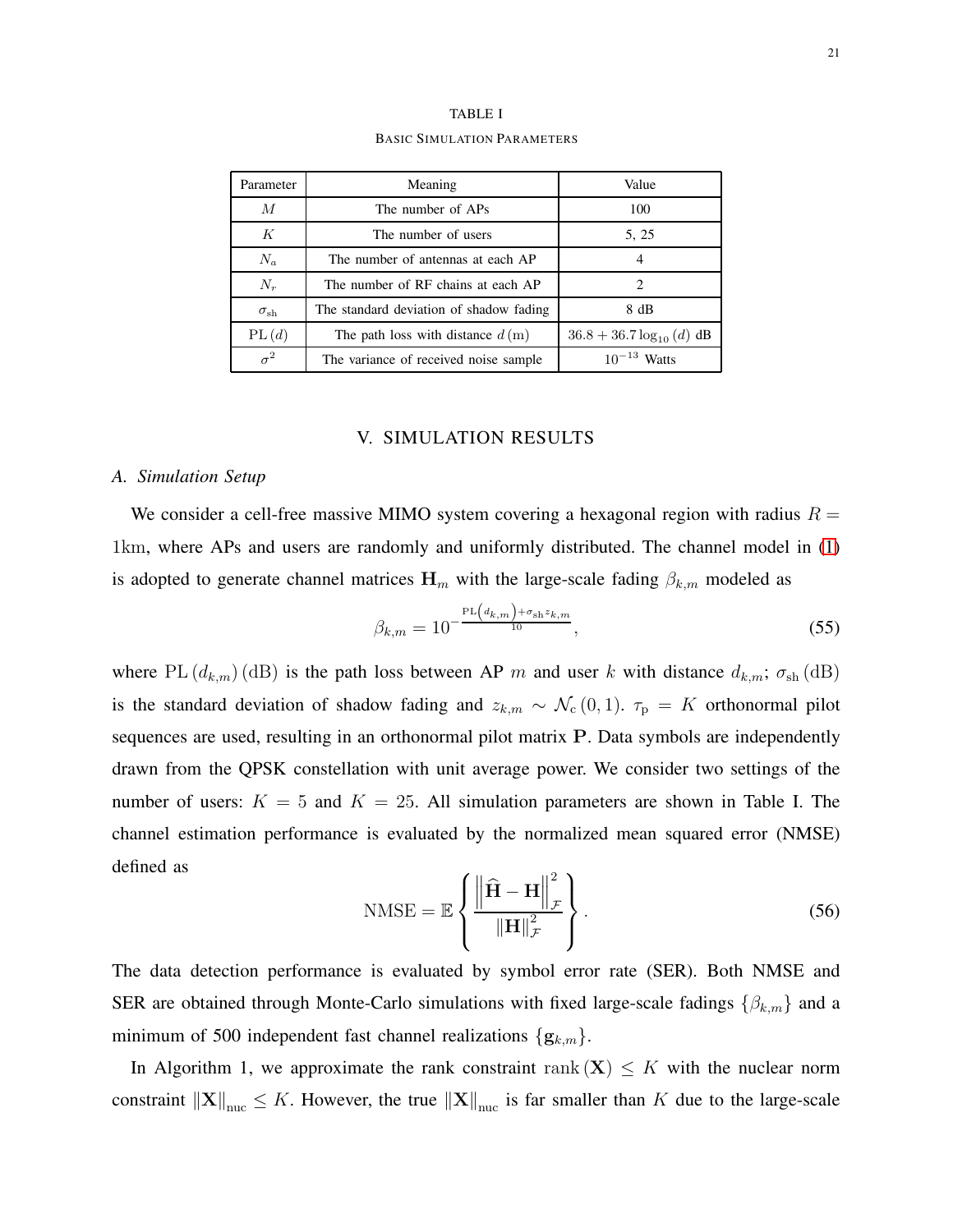fading. Hence, in our implementation, we replace the rank bound  $K$  in [\(25\)](#page-11-2) with an appropriate nuclear norm bound  $r$ . According to [\(20\)](#page-11-4) and [\(21a\)](#page-11-5), for massive MIMO, we have

$$
\|\mathbf{X}\|_{\mathcal{F}} = \|\mathbf{H}\mathbf{S}\|_{\mathcal{F}} \le \|\mathbf{H}\|_{\mathcal{F}} \|\mathbf{S}\|_{\mathcal{F}} = \sqrt{K\tau_{c}N_{a} \sum_{m=1}^{M} \sum_{k=1}^{K} \beta_{k,m}}.
$$
 (57)

Since  $\left\Vert \mathbf{X}\right\Vert _{\text{nuc}} \leq \sqrt{\text{rank}\left(\mathbf{X}\right)} \left\Vert \mathbf{X}\right\Vert_{\mathcal{F}}$  [\[27\]](#page-29-14), we can bound  $\left\Vert \mathbf{X}\right\Vert _{\text{nuc}}$  by

$$
r = \sqrt{K^2 \tau_{\rm c} N_a \sum_{m=1}^{M} \sum_{k=1}^{K} \beta_{k,m}}.
$$
 (58)

For  $K = 5$ , we choose  $r \in [0.001, 0.01]$  by cross-validation, e.g., we uniformly choose 10 values of r and run Algorithm 1 using them. The r value that has the lowest NMSE is then chosen for the simulations. For  $K = 25$ , we choose  $r \in [0.01, 0.1]$  by cross-validation. Moreover, for the number of iterations T, we choose  $T \in \{K, 2K, \dots, 5K\}$  by cross-validation.

For comparison, we consider the following three channel estimators:

(1) Non-private FW (NPFW): To show the performance upper bound of Algorithm 1 when privacy is not considered, we set  $\mu = 0$  and  $T = 200$ .

(2) Non-private SVD (NPSVD): To show the performance upper bound of Algorithm 2 when privacy is not considered, we set  $\nu = 0$ .

(3) Pilot-only (PO): We also consider the pilot-only method, where each AP  $m$  estimates its channel matrix  $\mathbf{H}_m$  locally based on its received pilots  $\{Y_m(:, t), t \in \mathcal{T}_p\}$  only. Specifically, each AP  $m$  first computes its least squares (LS) estimate as

$$
\widehat{\mathbf{H}}_m = \mathbf{Y}_m(:,1:\tau_p)\mathbf{P}^{\mathrm{H}}.\tag{59}
$$

Then the local linear minimum mean-squared error (LMMSE) estimate of data symbols  $D_m$  is computed as follows. Denoting  $y_m[t]$  as the  $N_r$ -dimensional vector consisting of the non-zero elements of  $\mathbf{Y}_m(:,t)$ . Then from [\(5\)](#page-4-3) we can write  $\mathbf{y}_m[t] = \mathbf{C}_m[t] \mathbf{r}_m[t]$ , where  $\mathbf{C}_m[t] \in \mathbb{C}^{N_r \times N_a}$ and  $\mathbf{C}_m[t](i, j) = 1$  if the j-th antenna is connected to the *i*-th RF chain, and it is 0 otherwise. Then LMMSE estimate is given by

$$
\widehat{\mathbf{D}}_{m}[t] = \left(\mathbf{F}_{m}^{\mathrm{H}}\mathbf{F}_{m} + \sigma^{2}\mathbf{I}_{K}\right)^{-1}\mathbf{F}_{m}^{\mathrm{H}}\mathbf{y}_{m}[t], \tau_{\mathrm{p}} + 1 \leq t \leq \tau_{\mathrm{c}},\tag{60}
$$

with  $F_m = C_m[t] \hat{H}_m$ . At last,  $\left\{ \hat{D}_m \right\}$  are sent to the CPU which performs data detection based on the combined statistic according to [\(14\)](#page-8-1). Since the PO method does not send any private signal to the CPU, it is perfectly privacy-preserving.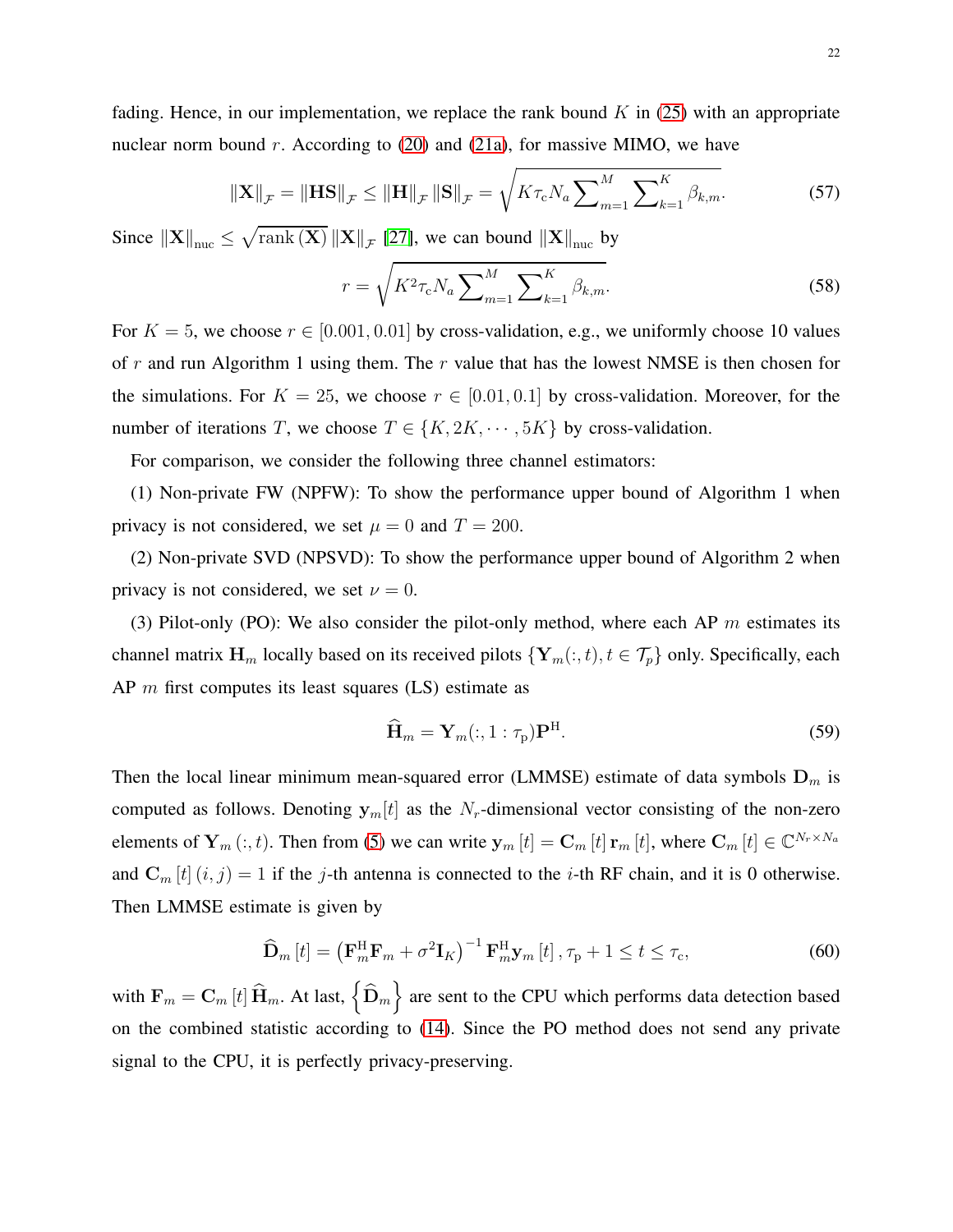## *B. Results*

Fig. [3\(a\)](#page-23-0) and [3\(b\)](#page-23-1) respectively show the NMSE performance of channel estimation and the corresponding SER performance of data detection versus the privacy parameter  $\epsilon$  with  $K = 5$ ,  $\tau_c$  = 100, and  $\delta$  = 0.1 for different methods. It can be seen that the performance of both Algorithm 1 and 2 improve as  $\epsilon$  increases, which means the privacy level degrades. Algorithm 1 significantly outperforms Algorithm 2 under both private and non-private cases. Moreover, despite of the added perturbation noise to achieve privacy, both algorithms outperform the PO method, by exploiting the received data payload signal.

Fig. [4\(a\)](#page-23-2) and [4\(b\)](#page-23-3) respectively show the NMSE performance of channel estimation and the corresponding SER performance of data detection versus the payload size  $\tau_d$  with  $K = 5$ , fixed privacy parameter  $\epsilon = 1$  and  $\delta = 0.1$  for different methods. Since the PO method makes use of the received pilot signal only for channel estimation, its performance remains the same as  $\tau_d$  increases. On the contrary, the performances of Algorithm 1 and 2 improve as  $\tau_d$  increases. Hence, the proposed methods can utilize the received data payload signal to improve the accuracy of channel estimation and data detection, while maintaining the same privacy level at the same time. Algorithm 1 significantly outperforms Algorithm 2 under both private and non-private cases for all payload size.

For  $K = 25$ , we also show the performances of five methods versus privacy parameter  $\epsilon$  and payload size  $\tau_d$  in Fig. [5](#page-24-0) and [6,](#page-25-0) respectively. The performances of both Algorithm 1 and Algorithm 2 still improve as  $\epsilon$  or  $\tau_d$  increases. Algorithm 1 still significantly outperforms Algorithm 2 and the PO method for all considered  $\epsilon$  and  $\tau_d$ . However, Algorithm 2 is less effective when the number of users is high.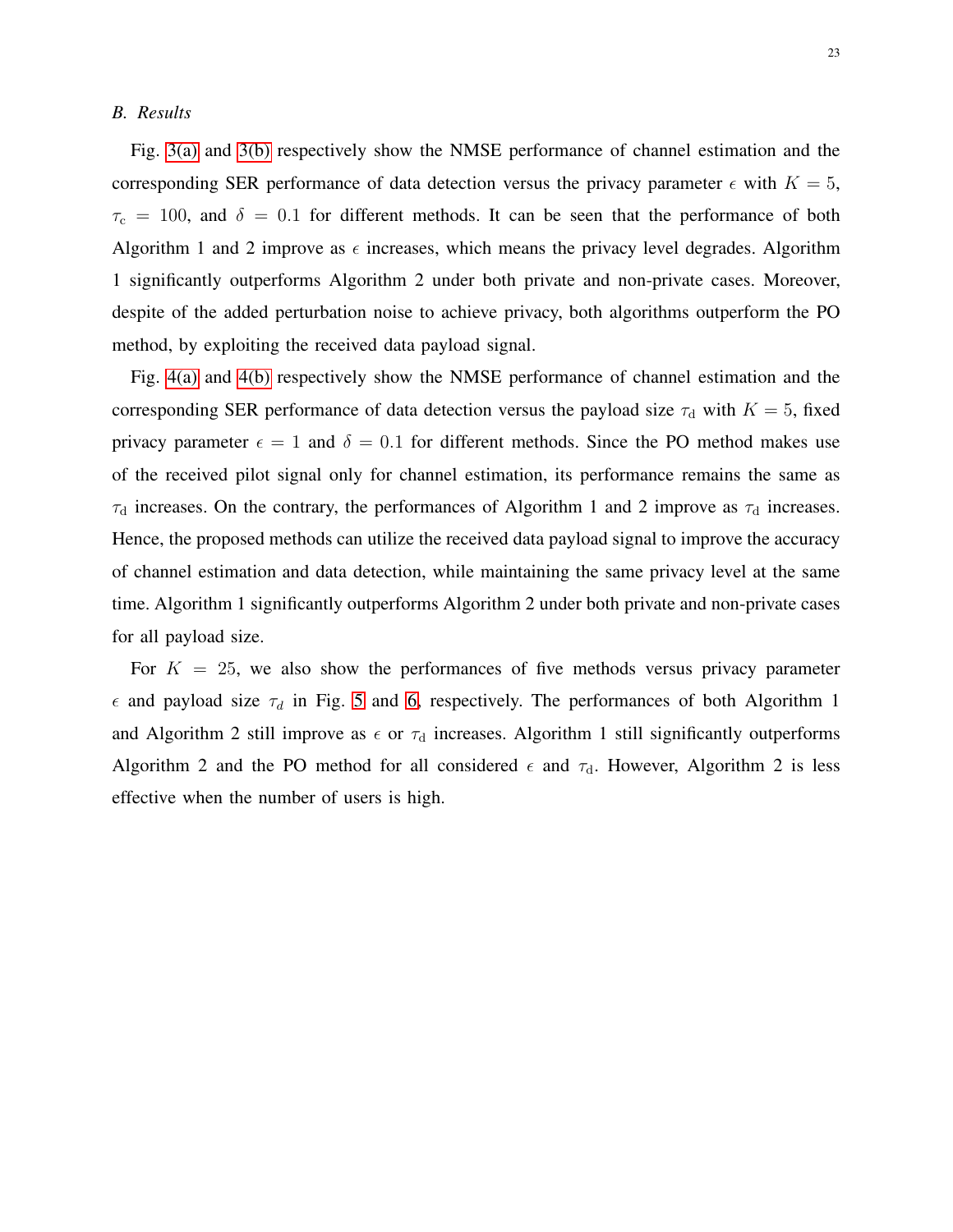<span id="page-23-0"></span>

<span id="page-23-1"></span>Fig. 3. The performance versus  $\epsilon$  with  $K = 5$ ,  $\tau_c = 100$  and  $\delta = 0.1$ . (a) NMSE of channel estimation. (b) SER of data detection.

<span id="page-23-2"></span>

<span id="page-23-3"></span>Fig. 4. The performance versus payload size  $\tau_d$  with  $K = 5$ ,  $\epsilon = 1$  and  $\delta = 0.1$ . (a) NMSE of channel estimation. (b) SER of data detection.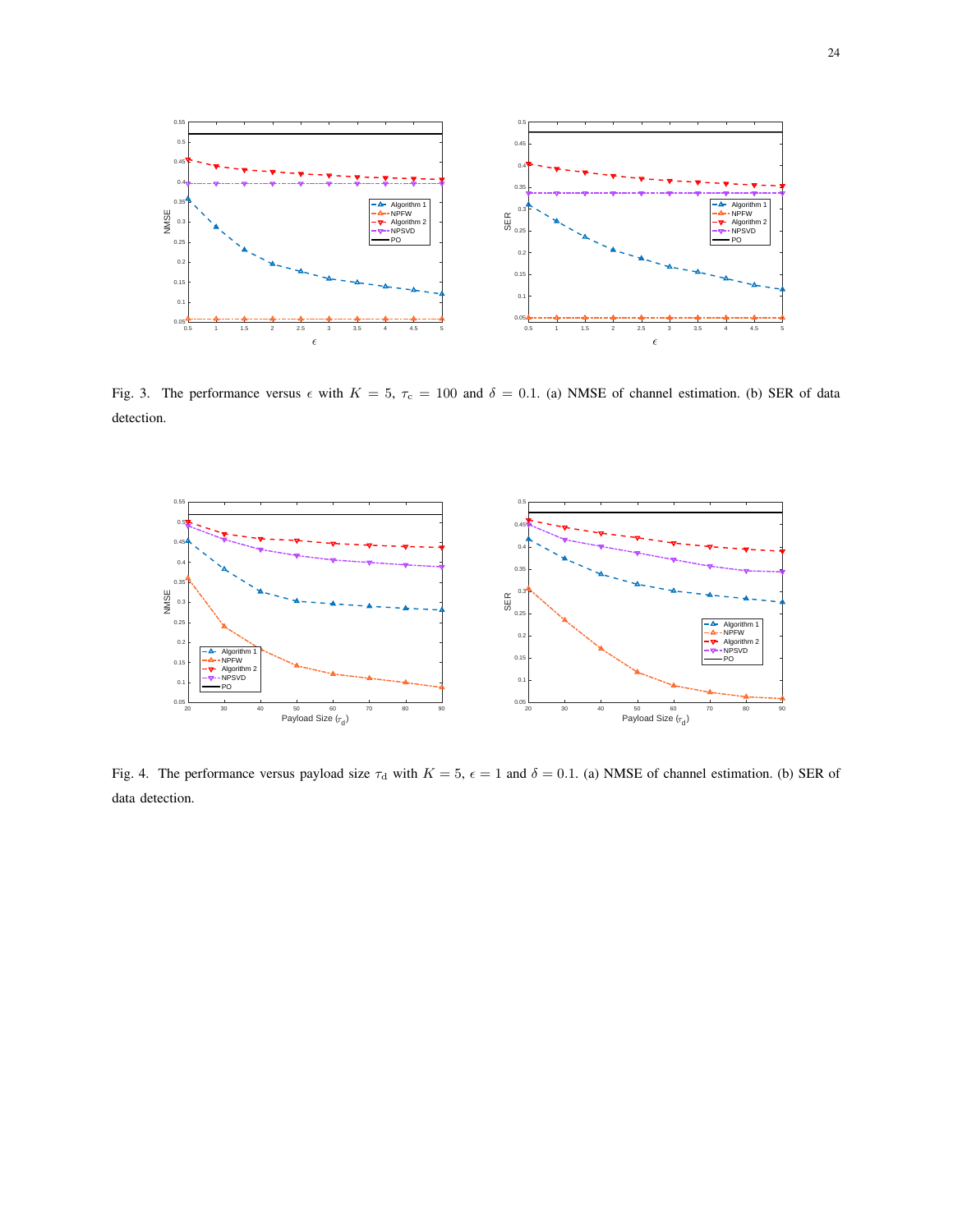

<span id="page-24-0"></span>Fig. 5. The performance versus  $\epsilon$  with  $K = 25$ ,  $\tau_c = 100$  and  $\delta = 0.1$ . (a) NMSE of channel estimation. (b) SER of data detection.

## VI. CONCLUSIONS

This paper considers a cell-free hybrid massive MIMO system, where the number of users is typically much smaller than the total number of antennas. Efficient uplink channel estimation and data detection with reduced number of pilots can be performed based on low-rank matrix completion. However, such a scheme requires the CPU to collect received signals from all APs, which may enable the CPU to infer the private information of user locations. To solve this problem, we develop and analyze privacy-preserving channel estimation schemes under the framework of differential privacy. The key ingredient of such a channel estimator is a joint differentially private noisy matrix completion algorithm, which consists of a global component implemented at the CPU and local components implemented at APs. Two joint differentially private channel estimators based respectively on FW and SVD are proposed and analyzed. In particular, we have shown that for both algorithms the estimation error can be mitigated while maintaining the same privacy level by increasing the payload size with fixed pilot size; and the scaling laws of both the privacy-induced and privacy-independent error components in terms of payload size are characterized. Simulation results corroborate the theoretical analysis and clearly demonstrate the tradeoff between privacy and channel estimation performance.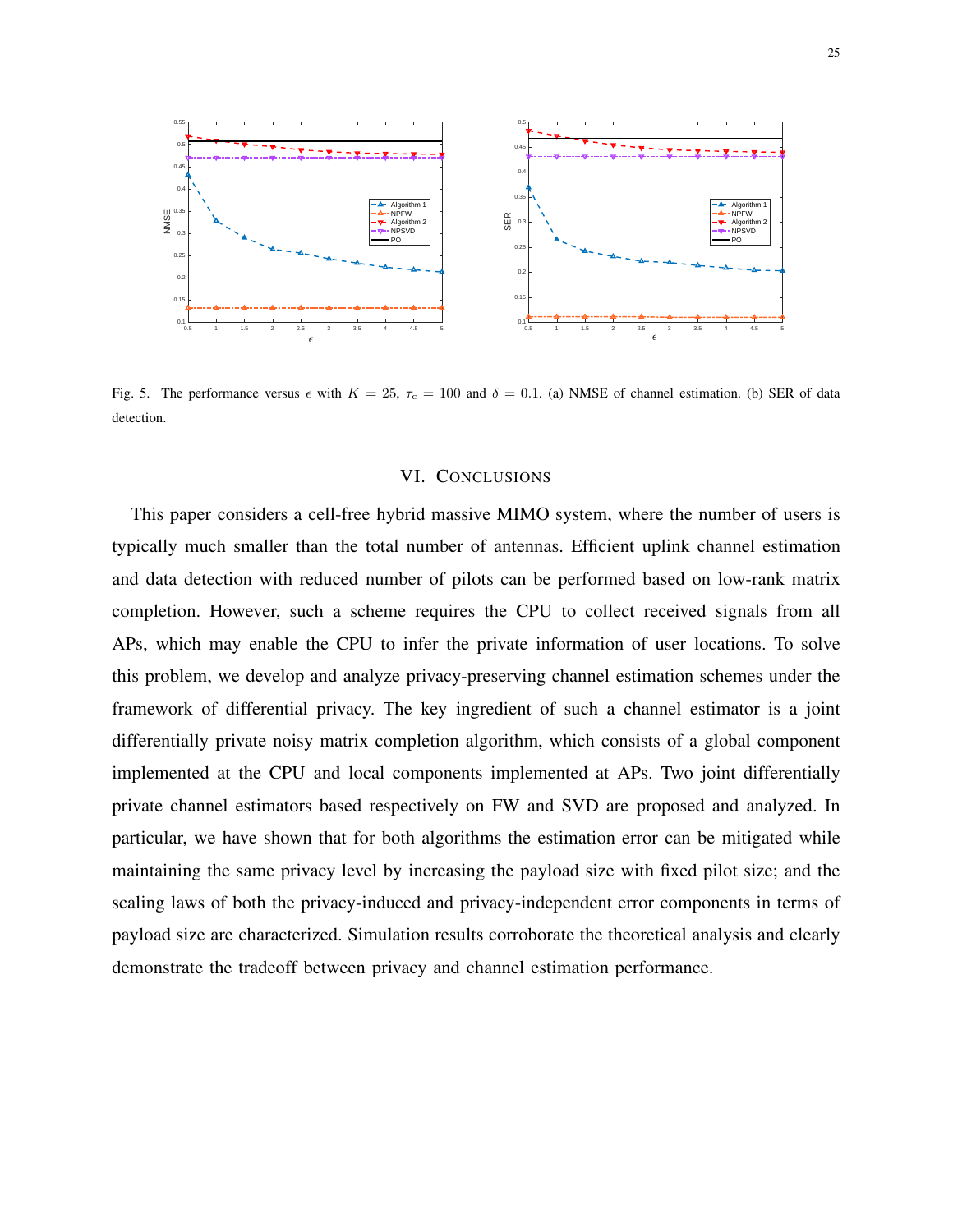

<span id="page-25-0"></span>Fig. 6. The performance versus payload size  $\tau_d$  with  $K = 25$ ,  $\epsilon = 1$  and  $\delta = 0.1$ . (a) NMSE of channel estimation. (b) SER of data detection.

#### **APPENDIX**

## *A. Proof of Lemma [6](#page-15-2)*

Define a function  $\Gamma_{\Omega}(\mathbf{X}) = \frac{1}{2|\Omega|} ||(\mathbf{X})_{\Omega} - \mathbf{Y}||_J^2$  $\mathcal{F}_{\mathcal{F}}$  on the feasible set  $\mathcal{D} : ||\mathbf{X}||_{\text{nuc}} \leq K$ . The curvature parameter  $C_{\Gamma}$  of the above function can be defined as

<span id="page-25-1"></span>
$$
C_{\Gamma} = \max_{\mathbf{X}_a, \mathbf{S} \in \mathcal{D}} \frac{2}{\kappa^2} \left( \Gamma_{\Omega} \left( \mathbf{X}_b \right) - \Gamma_{\Omega} \left( \mathbf{X}_a \right) - \langle \mathbf{X}_b - \mathbf{X}_a, \nabla \Gamma_{\Omega} \left( \mathbf{X}_a \right) \rangle_{\mathcal{F}} \right),\tag{61}
$$

where  $\kappa \in [0,1]$ ;  $\mathbf{X}_b = \mathbf{X}_a + \kappa (\mathbf{S} - \mathbf{X}_a)$ ;  $\nabla \Gamma_{\Omega} (\mathbf{X}_a) = \frac{1}{|\Omega|} ((\mathbf{X}_a)_{\Omega} - \mathbf{Y})$  is the gradient of  $\Gamma_{\Omega}$  (X) at  $X_a$ . It then follows from the definition in [\(61\)](#page-25-1) that for any  $X_a$  and S

<span id="page-25-2"></span>
$$
\Gamma_{\Omega}\left(\mathbf{X}_{b}\right) \leq \Gamma_{\Omega}\left(\mathbf{X}_{a}\right) + \left\langle \mathbf{X}_{b} - \mathbf{X}_{a}, \nabla \Gamma_{\Omega}\left(\mathbf{X}_{a}\right) \right\rangle_{\mathcal{F}} + \frac{C_{\Gamma} \kappa^{2}}{2}.
$$
\n(62)

According to [\(33\)](#page-15-4), we have

$$
\mathbf{X}^{(n)} = \mathbf{X}^{(n-1)} + \eta^{(n)} \left( \mathbf{W}^{(n)} - \mathbf{X}^{(n-1)} \right).
$$
 (63)

Recall that  $\|\mathbf{W}^{(n)}\|_{\text{nuc}} \le K$ ,  $\forall n$ ,  $\eta^{(1)} = 1$  and  $\eta^{(n)} = \frac{1}{T}$  $\frac{1}{T}$ ,  $n = 2, \dots, T$ , thus we have  $\|\mathbf{X}^{(n)}\|_{\text{nuc}} \leq$ K,  $\forall n$ . By letting  $X_b = X^{(n)}$ ,  $X_a = X^{(n-1)}$ ,  $S = W^{(n)}$  and  $\kappa = \eta^{(n)}$  in [\(62\)](#page-25-2), we have

<span id="page-25-4"></span>
$$
\Gamma_{\Omega}\left(\mathbf{X}^{(n)}\right) \leq \Gamma_{\Omega}\left(\mathbf{X}^{(n-1)}\right) + \eta^{(n)}\left\langle \mathbf{W}^{(n)} - \mathbf{X}^{(n-1)}, \nabla\Gamma_{\Omega}\left(\mathbf{X}^{(n-1)}\right) \right\rangle_{\mathcal{F}} + \frac{C_{\Gamma}\left(\eta^{(n)}\right)^2}{2}.
$$
 (64)

Note that  $\nabla\Gamma_{\Omega}\left(\mathbf{X}^{(n-1)}\right) = \frac{1}{|\Omega|}$  $\frac{1}{|\Omega|}$ **J**<sup>(n-1)</sup>. If **W**<sup>(n)</sup> satisfies [\(34\)](#page-15-5), we have

<span id="page-25-3"></span>
$$
\left\langle \mathbf{W}^{(n)} - \mathbf{X}^{(n-1)}, \nabla \Gamma_{\Omega} \left( \mathbf{X}^{(n-1)} \right) \right\rangle_{\mathcal{F}} \le \left\langle \mathbf{O}^{(n)} - \mathbf{X}^{(n-1)}, \nabla \Gamma_{\Omega} \left( \mathbf{X}^{(n-1)} \right) \right\rangle_{\mathcal{F}} + \gamma. \tag{65}
$$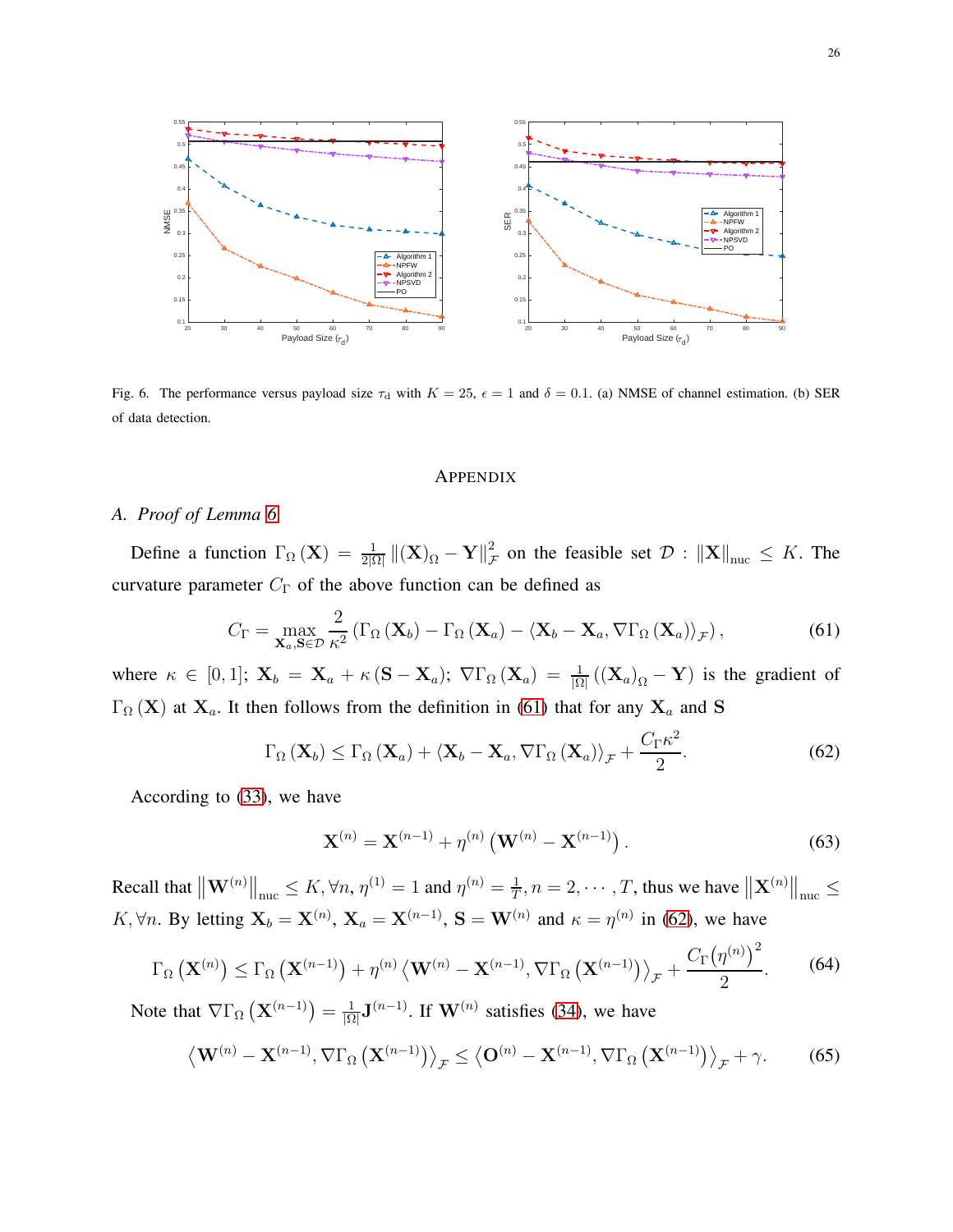According to [\[20\]](#page-29-9),  $\mathbf{O}^{(n)} = \arg \min_{\|\mathbf{O}\|_{\text{nuc}} \leq K} \left\langle \mathbf{O}, \nabla \Gamma_{\Omega} \left( \mathbf{X}^{(n-1)} \right) \right\rangle_{\mathcal{F}}$ . Therefore, we have  $\mathbf{O}^{(n)} =$  $\arg \max_{\|\mathbf{O}\|_{\text{nuc}} \leq K} \left\langle \mathbf{X}^{(n-1)} - \mathbf{O}, \nabla \Gamma_{\Omega} \left( \mathbf{X}^{(n-1)} \right) \right\rangle_{\mathcal{F}}$ . We define  $\Upsilon(\Theta) = \Gamma_{\Omega}(\Theta) - \Gamma_{\Omega} \left( \widehat{\mathbf{X}} \right)$ , where  $\hat{\mathbf{X}}$  is given by [\(15\)](#page-9-1). The convexity of  $\Gamma_{\Omega} (\mathbf{X})$  implies [\[24\]](#page-29-11)

<span id="page-26-0"></span>
$$
\left\langle \mathbf{X}^{(n-1)} - \mathbf{O}^{(n)}, \nabla \Gamma_{\Omega} \left( \mathbf{X}^{(n-1)} \right) \right\rangle_{\mathcal{F}} \geq \Upsilon \left( \mathbf{X}^{(n-1)} \right). \tag{66}
$$

Plugging  $(65)$  and  $(66)$  into  $(64)$ , we have

$$
\Gamma_{\Omega}\left(\mathbf{X}^{(n)}\right) \leq \Gamma_{\Omega}\left(\mathbf{X}^{(n-1)}\right) - \eta^{(n)}\Upsilon\left(\mathbf{X}^{(n-1)}\right) + \eta^{(n)}\left(\gamma + \frac{C_{\Gamma}\eta^{(n)}}{2}\right). \tag{67}
$$

Letting  $n = T$  and subtracting  $\Gamma_{\Omega}(\hat{\mathbf{X}})$  from both sides, we have

<span id="page-26-1"></span>
$$
\Upsilon\left(\mathbf{X}^{(T)}\right) \leq \Upsilon\left(\mathbf{X}^{(T-1)}\right) - \eta^{(T)}\Upsilon\left(\mathbf{X}^{(T-1)}\right) + \eta^{(T)}\left(\gamma + \frac{C_{\Gamma}\eta^{(T)}}{2}\right)
$$
\n
$$
= \left(1 - \eta^{(T)}\right)\Upsilon\left(\mathbf{X}^{(T-1)}\right) + \eta^{(T)}\left(\gamma + \frac{C_{\Gamma}\eta^{(T)}}{2}\right)
$$
\n
$$
= \sum_{n=T}^{1} \left(\prod_{j=n+1}^{T} \left(1 - \eta^{(j)}\right)\right)\eta^{(n)}\left(\gamma + \frac{C_{\Gamma}\eta^{(n)}}{2}\right) + \prod_{n=1}^{T} \left(1 - \eta^{(n)}\right)\Upsilon\left(\mathbf{X}^{(0)}\right).
$$
\n(68)

Recall that  $\eta^{(1)} = 1$  and  $\eta^{(n)} = \frac{1}{7}$  $\frac{1}{T}$ ,  $n = 2, \dots, T$ , thus we have  $\prod_{n=1}^{T} (1 - \eta^{(n)}) = 0$  and  $0 \le \prod_{j=n+1}^{T} (1 - \eta^{(j)}) \le 1, n = 1, \dots, T$ . Then [\(68\)](#page-26-1) can be written as

$$
\Upsilon\left(\mathbf{X}^{(T)}\right) \le \sum_{n=1}^{T} \eta^{(n)} \left(\gamma + \frac{C_{\Gamma} \eta^{(n)}}{2}\right). \tag{69}
$$

Recall that  $\Upsilon\left(\mathbf{X}^{(T)}\right) = \Gamma_{\Omega}\left(\mathbf{X}^{(T)}\right) - \Gamma_{\Omega}\left(\widehat{\mathbf{X}}\right)$ , we have

<span id="page-26-3"></span>
$$
\Gamma_{\Omega}(\mathbf{X}^{(T)}) \leq \gamma + \frac{C_{\Gamma}}{2} + \frac{T - 1}{T} \left(\gamma + \frac{C_{\Gamma}}{2T}\right) + \Gamma_{\Omega}(\widehat{\mathbf{X}})
$$
  
 
$$
\leq 2\gamma + \frac{C_{\Gamma}}{2} + \frac{C_{\Gamma}}{2T} + \Gamma_{\Omega}(\widehat{\mathbf{X}}).
$$
 (70)

Note that

<span id="page-26-2"></span>
$$
\Gamma_{\Omega}\left(\widehat{\mathbf{X}}\right) = \frac{1}{2\left|\Omega\right|} \left\| \left(\widehat{\mathbf{X}}\right)_{\Omega} - \mathbf{Y} \right\|_{\mathcal{F}}^{2}
$$
\n
$$
\stackrel{(a)}{\leq} \frac{1}{2\left|\Omega\right|} \left\| (\mathbf{X})_{\Omega} - \mathbf{Y} \right\|_{\mathcal{F}}^{2}
$$
\n
$$
\stackrel{(b)}{=} \frac{1}{2\left|\Omega\right|} \left\| (\mathbf{N})_{\Omega} \right\|_{\mathcal{F}}^{2} \stackrel{(c)}{\to} \frac{\sigma^{2}}{2},\tag{71}
$$

where (a) is due to [\(15\)](#page-9-1); (b) is because  $Y = (X)_{\Omega} + (N)_{\Omega}$ ; (c) is satisfied when  $|\Omega| = MN_r \tau_c$ is large, which holds in massive MIMO. Plugging [\(71\)](#page-26-2) into [\(70\)](#page-26-3), we have

$$
\Gamma_{\Omega}\left(\mathbf{X}^{(T)}\right) \leq 2\gamma + \frac{C_{\Gamma}}{2} + \frac{C_{\Gamma}}{2T} + \frac{\sigma^2}{2}.
$$
\n(72)

Note that  $C_{\Gamma}$  is upper bounded by  $\frac{K^2}{|\Omega|}$  [\[28\]](#page-29-15). Hence, we obtain [\(35\)](#page-15-6).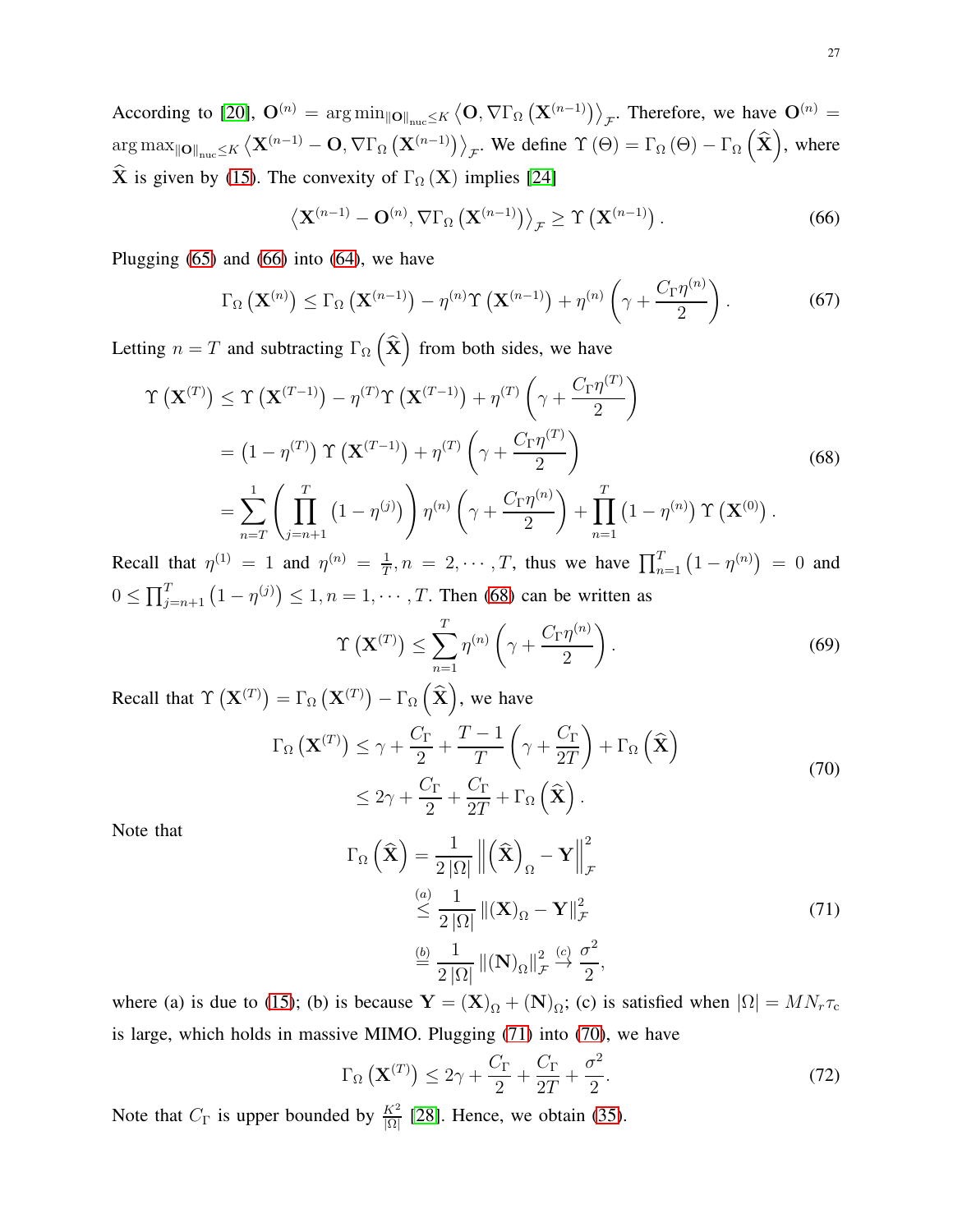# *B. Proof of Lemma [5](#page-15-3)*

First, we introduce the following lemma.

*Lemma 7 (Theorem 4 of [\[26\]](#page-29-13)):* Let  $v \in \mathbb{C}^{n \times 1}$  be the largest right singular vector of matrix  $A \in \mathbb{C}^{m \times n}$  ( $m > n$ ) and let  $\hat{v}$  be the largest eigenvector of matrix  $B = A^{H}A + C$ , where  $C \in \mathbb{C}^{n \times n}$  is a Hermitian matrix whose upper triangular and diagonal elements are i.i.d samples from  $\mathcal{N}_c(0, \sigma^2)$  and  $\mathcal{N}(0, \sigma^2)$  respectively. Then with high probability

<span id="page-27-0"></span>
$$
\left\|\mathbf{A}\widehat{\mathbf{v}}\right\|_{\mathcal{F}}^2 \ge \left\|\mathbf{A}\mathbf{v}\right\|_{\mathcal{F}}^2 - O\left(\sigma\sqrt{n}\right). \tag{73}
$$

Recall that  $\mathbf{v}^{(n)}$  and  $\hat{\mathbf{v}}^{(n)}$  are respectively the largest right singular vector and eigenvector of  $\mathbf{J}^{(n-1)}$  and  $\widehat{\mathbb{W}}^{(n-1)} = \sum_{n=1}^{M}$  $\sum\limits_{m=1}^{M}\widehat{\mathbb{J}}_{m}^{(n-1)}=\left(\mathbf{J}^{(n-1)}\right)^{\textrm{H}}\mathbf{J}^{(n-1)}+\sum\limits_{m=1}^{M}$  $m=1$  $\mathbf{G}_{m}^{(n-1)}$ , where  $\sum_{m=1}^{M}$  $m=1$  $\mathbf{G}_m^{(n)}$  is a Hermitian matrix whose upper triangular and diagonal elements are i.i.d samples from  $\mathcal{N}_c(0, M\mu^2)$  and  $\mathcal{N}(0, M\mu^2)$  respectively. According to Lemma [7,](#page-27-0) with high probability, we have

$$
\left\| \mathbf{J}^{(n-1)} \widehat{\mathbf{v}}^{(n)} \right\|_{\mathcal{F}}^2 \ge \left\| \mathbf{J}^{(n-1)} \mathbf{v}^{(n)} \right\|_{\mathcal{F}}^2 - O\left(\mu \sqrt{M \tau_c}\right). \tag{74}
$$

We define  $\alpha = \langle \mathbf{O}^{(n)}, \frac{1}{10} \rangle$  $\frac{1}{|\Omega|}$ **J** $\binom{n-1}{\Omega}$  $\int_{\mathcal{F}}$  and  $\widehat{\alpha} = \left\langle \mathbf{Q}^{(n)}, \frac{1}{|\Omega|} \right\rangle$  $\frac{1}{|\Omega|}$ **J** $\binom{n-1}{\sqrt{n}}$ . Then with high probability, the following holds

$$
\widehat{\alpha} = \left\langle \mathbf{Q}^{(n)}, \frac{1}{|\Omega|} \mathbf{J}^{(n-1)} \right\rangle_{\mathcal{F}} \stackrel{(a)}{=} -\frac{K \left\| \mathbf{J}^{(n-1)} \widehat{\mathbf{v}}^{(n)} \right\|_{\mathcal{F}}^2}{\widetilde{\lambda}^{(n)} |\Omega|}
$$
\n
$$
\leq -\frac{K \left( \left\| \mathbf{J}^{(n-1)} \mathbf{v}^{(n)} \right\|_{\mathcal{F}}^2 - O \left( \mu \sqrt{M \tau_c} \right) \right)}{\widetilde{\lambda}^{(n)} |\Omega|}
$$
\n
$$
\stackrel{(b)}{=} \frac{K \left( \frac{\lambda^{(n)} |\Omega|}{K} \alpha + O \left( \mu \sqrt{M \tau_c} \right) \right)}{\widetilde{\lambda}^{(n)} |\Omega|}
$$
\n(75)

where (a) follows from the Frobenius inner product; (b) follows from the definition of  $\alpha$ . Then we have

<span id="page-27-1"></span>
$$
\hat{\alpha} - \alpha \le \left(\frac{\lambda^{(n)}}{\tilde{\lambda}^{(n)}} - 1\right) \alpha + O\left(\frac{K\mu\sqrt{M\tau_{c}}}{\tilde{\lambda}^{(n)}|\Omega|}\right)
$$
\n
$$
\stackrel{(a)}{=} \left(\frac{\hat{\lambda}^{(n)} - \lambda^{(n)} + \sqrt{\mu}(M\tau_{c})^{1/4}}{\hat{\lambda}^{(n)} + \sqrt{\mu}(M\tau_{c})^{1/4}}\right) \frac{\lambda^{(n)}K}{|\Omega|} + O\left(\frac{K\mu\sqrt{M\tau_{c}}}{\left(\hat{\lambda}^{(n)} + \sqrt{\mu}(M\tau_{c})^{1/4}\right)|\Omega|}\right)
$$
\n
$$
= \left(\hat{\lambda}^{(n)} - \lambda^{(n)} + \sqrt{\mu}(M\tau_{c})^{1/4}\right) \frac{\lambda^{(n)}}{\hat{\lambda}^{(n)} + \sqrt{\mu}(M\tau_{c})^{1/4}} \frac{K}{|\Omega|}
$$
\n
$$
+ O\left(\frac{K\mu\sqrt{M\tau_{c}}}{\left(\hat{\lambda}^{(n)} + \sqrt{\mu}(M\tau_{c})^{1/4}\right)|\Omega|}\right),
$$
\n(76)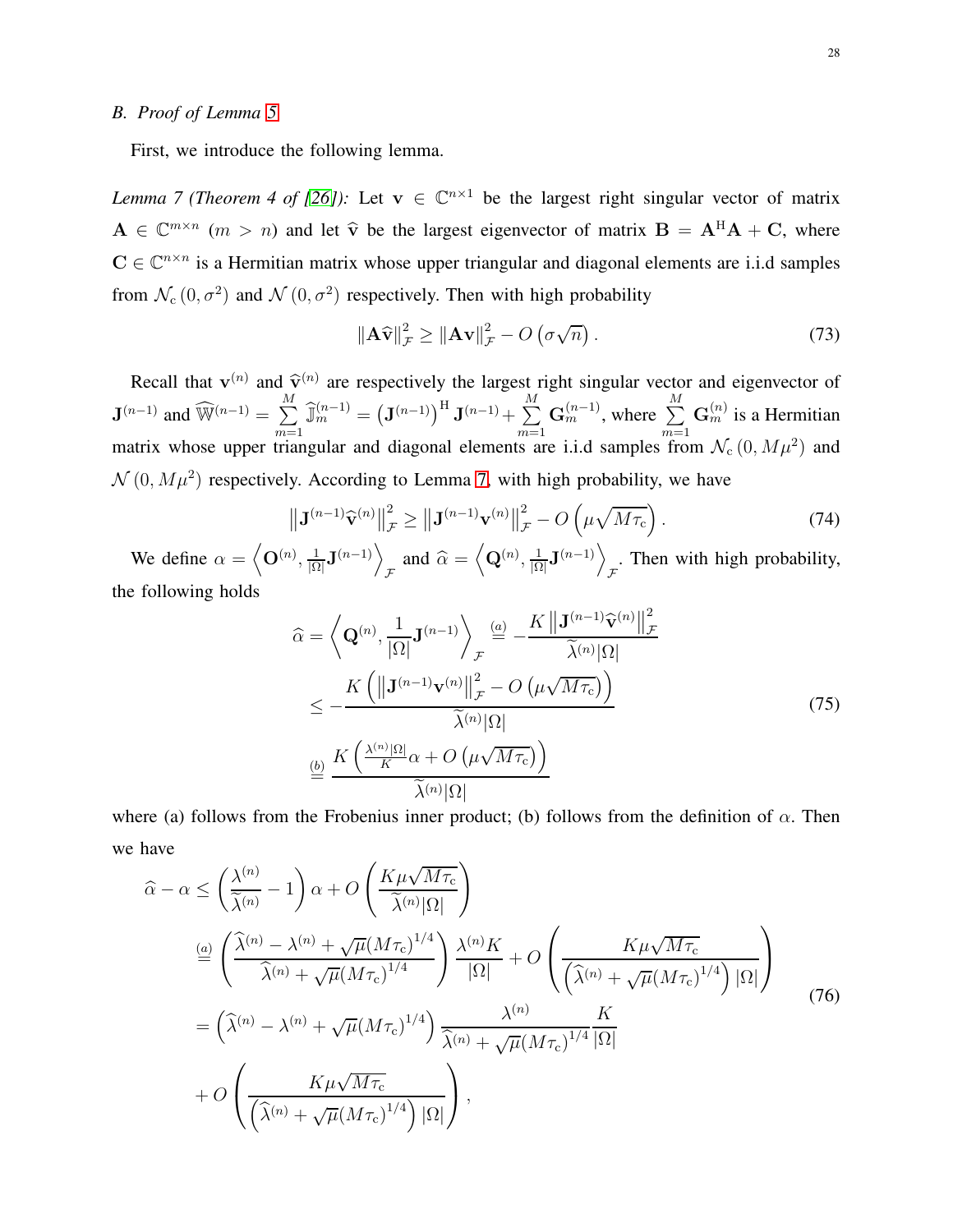where (a) follows from the definition of  $\lambda^{(n)}$  in [\(24\)](#page-11-1) and  $\alpha = -\lambda^{(n)}K/|\Omega|$ .

By Corollary 2.3.6 from [\[29\]](#page-29-16), we have  $\left\|\widehat{\mathbb{W}}^{(n-1)} - \left(\mathbf{J}^{(n-1)}\right)^{\mathrm{H}} \mathbf{J}^{(n-1)}\right\|_2 = O\left(\mu \sqrt{M\tau_c}\right)$  with high probability. Recall that  $\hat{\lambda}^{(n)}$  and  $\lambda^{(n)}$  are respectively the largest eigenvalues of  $\hat{\mathbb{W}}^{(n-1)}$ and  $(\mathbf{J}^{(n-1)})^{\mathrm{H}} \mathbf{J}^{(n-1)}$ . Then we have  $\left| \widehat{\lambda}^{(n)} - \lambda^{(n)} \right| = O\left(\sqrt{\mu} \left(M\tau_c\right)^{1/4}\right)$  according to Weyl's inequality [\[26\]](#page-29-13), which implies that

$$
\widehat{\lambda}^{(n)} - \lambda^{(n)} + \sqrt{\mu} (M\tau_{\rm c})^{1/4} = O\left(\sqrt{\mu} \left(M\tau_{\rm c}\right)^{1/4}\right),\tag{77}
$$

and therefore

$$
\frac{\lambda^{(n)}}{\widehat{\lambda}^{(n)} + \sqrt{\mu} (M \tau_{\rm c})^{1/4}} = O\left(1\right). \tag{78}
$$

Hence, the first term in [\(76\)](#page-27-1) is  $O\left(\frac{K}{10}\right)$  $\frac{K}{|\Omega|} \sqrt{\mu} (M \tau_c)^{1/4}$ . Since  $\hat{\lambda}^{(n)} \ge 0$ , the second term in [\(76\)](#page-27-1) is  $O\left(\frac{K}{\log n}\right)$  $\frac{K}{|\Omega|} \sqrt{\mu} (M \tau_c)^{1/4}$ . In conclusion, we have  $\widehat{\alpha} - \alpha \le O\left(\frac{K}{|\Omega|}\right)$  $\frac{K}{|\Omega|} \sqrt{\mu} \left(M \tau_c\right)^{1/4}$  with high probability.

## **REFERENCES**

- <span id="page-28-1"></span><span id="page-28-0"></span>[1] X. Wang, A. Ashikhmin, and X. Wang, "Wirelessly powered cell-free IoT: Analysis and optimization," *arXiv preprint arXiv:2001.01640*, 2020.
- <span id="page-28-2"></span>[2] S. Han, C. I, Z. Xu, and C. Rowell, "Large-scale antenna systems with hybrid analog and digital beamforming for millimeter wave 5G," *IEEE Communications Magazine*, vol. 53, no. 1, pp. 186–194, 2015.
- <span id="page-28-3"></span>[3] S. Liang, X. Wang, and L. Ping, "Semi-blind detection in hybrid massive MIMO systems via low-rank matrix completion," *IEEE Transactions on Wireless Communications*, vol. 18, no. 11, pp. 5242–5254, 2019.
- <span id="page-28-4"></span>[4] M. Liyanage, J. Salo, A. Braeken, T. Kumar, S. Seneviratne, and M. Ylianttila, "5G privacy: Scenarios and solutions," in *2018 IEEE 5G World Forum (5GWF)*, 2018, pp. 197–203.
- <span id="page-28-5"></span>[5] W. Tong, J. Hua, and S. Zhong, "A jointly differentially private scheduling protocol for ridesharing services," *IEEE Transactions on Information Forensics and Security*, vol. 12, no. 10, pp. 2444–2456, 2017.
- <span id="page-28-6"></span>[6] C. Dwork, G. N. Rothblum, and S. Vadhan, "Boosting and differential privacy," in *2010 IEEE 51st Annual Symposium on Foundations of Computer Science*, Oct 2010, pp. 51–60.
- [7] F. McSherry and I. Mironov, "Differentially private recommender systems: Building privacy into the netflix prize contenders," in *Proceedings of the 15th ACM SIGKDD International Conference on Knowledge Discovery and Data Mining*, 2009, pp. 627–636.
- <span id="page-28-7"></span>[8] M. Abadi, A. Chu, I. Goodfellow, H. B. McMahan, I. Mironov, K. Talwar, and L. Zhang, "Deep learning with differential privacy," in *Proceedings of the 2016 ACM SIGSAC Conference on Computer and Communications Security*, 2016, pp. 308–318.
- <span id="page-28-9"></span><span id="page-28-8"></span>[9] Z. Huang, S. Mitra, and N. Vaidya, "Differentially private distributed optimization," in *Proceedings of the 2015 International Conference on Distributed Computing and Networking*, 2015, pp. 1–10.
- <span id="page-28-10"></span>[10] N. Mohammed, R. Chen, B. Fung, and P. S. Yu, "Differentially private data release for data mining," in *Proceedings of the 17th ACM SIGKDD International Conference on Knowledge Discovery and Data Mining*, 2011, pp. 493–501.
- [11] X. Zhang, J. Wang, H. Li, Y. Guo, Q. Pei, P. Li, and M. Pan, "Data-driven caching with users' local differential privacy in information-centric networks," in *2018 IEEE Global Communications Conference (GLOBECOM)*, 2018, pp. 1–6.